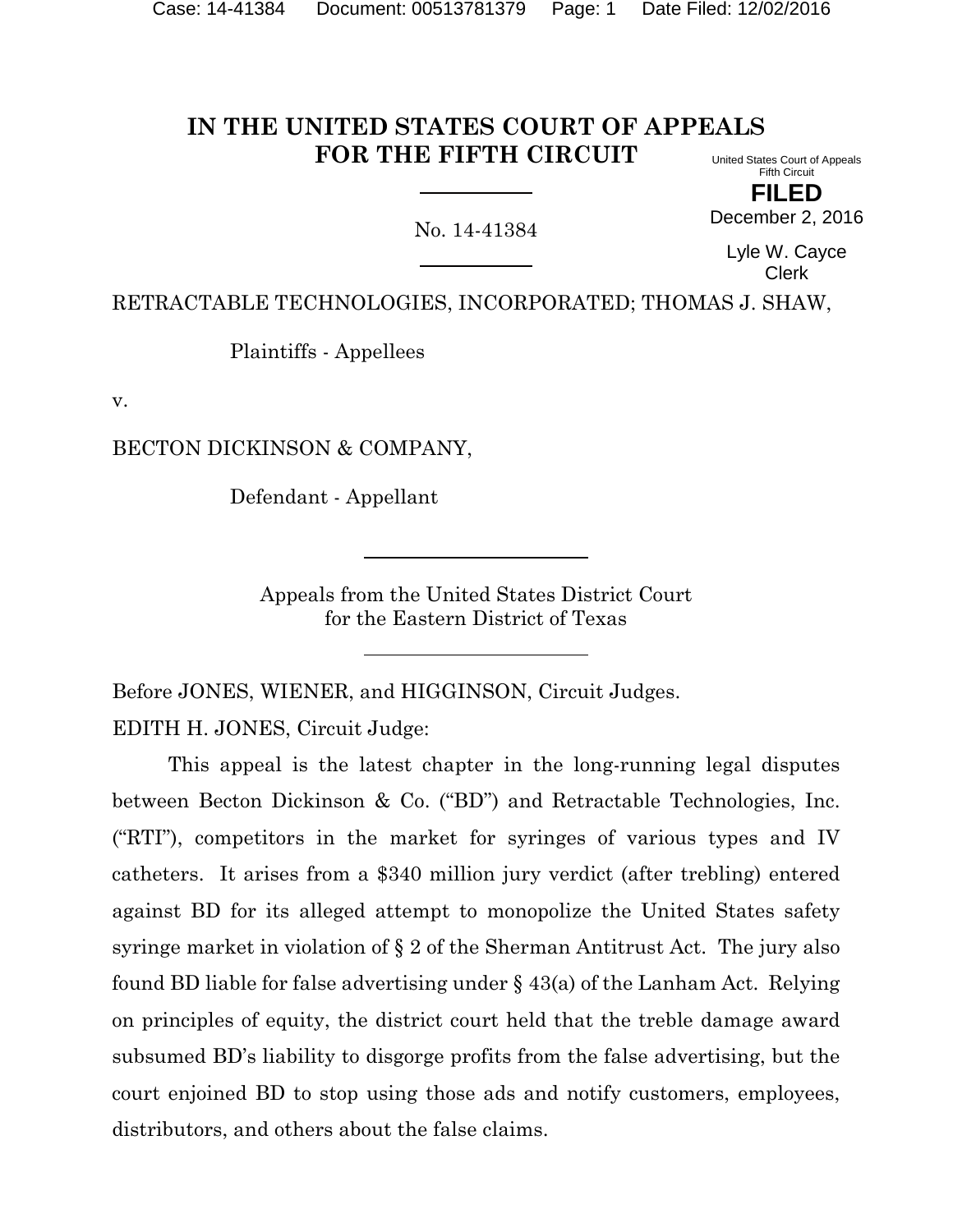We affirm in part, reverse in part, and vacate and remand in part. The § 2 claim for attempt to monopolize is infirm as a matter of law. First, patent infringement, which operates to increase competition, is not anticompetitive conduct. Second, false advertising is a slim, and here nonexistent, reed for a § 2 claim. Third, the allegation that BD "tainted" the market for retractable syringes while surreptitiously plotting to offer its own retractable a few years later is unsupported and incoherent. We affirm the Lanham Act judgment of liability for false advertising but must reverse and remand for a redetermination of disgorgement damages, if any. Finally, in light of the foregoing, we must vacate and remand the injunctive relief for reconsideration.

#### **BACKGROUND**

BD and RTI are two major competitors, along with Covidien Ltd. ("Covidien") and Smiths Medical ("Smiths"), in the U.S. product market for safety syringes. Safety syringes are designed to prevent the transmission of blood-borne diseases like AIDS and hepatitis C to medical professionals or others who are accidentally pricked. The safety syringe market comprises four main products—shielding needles, pivoting needles, sliding sleeve needles, and retracting needles—each of which is best used in specific hospital, clinical, or office settings. BD produced all four types of safety syringes and was the major manufacturer of conventional syringes. RTI produced a conventional syringe and a safety IV catheter during some parts of the relevant period, but its principal product was the VanishPoint retractable syringe. The VanishPoint syringe has a fixed, albeit retracting needle, which provides admirable protection for injections but is not adaptable for a number of other hospital and clinical uses.

The parties' dispute began before the 2004–2010 period covered by this lawsuit. In 1989 RTI's founder, Thomas Shaw ("Shaw"), developed and patented retractable syringe technology, a groundbreaking innovation in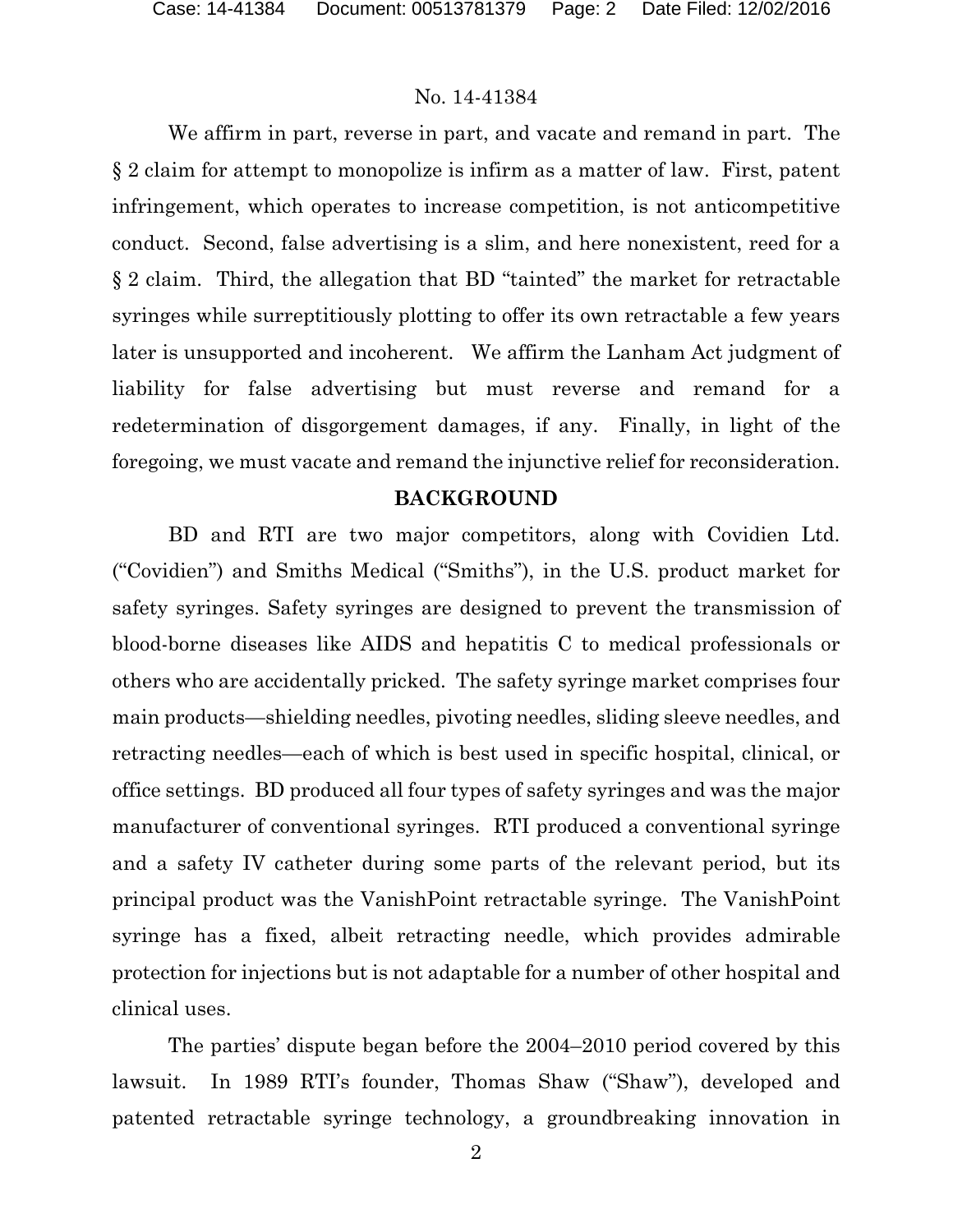which the needle automatically retracts into the body of the syringe after an injection. Congress passed the Effective Needlestick and Safety Prevention Act effective in 2001 to encourage hospitals to use devices that would minimize needlesticks, and spurred the safety syringe industry. In 2002, approximately five years after RTI introduced the VanishPoint, BD created its own retractable syringe, the Integra. RTI contends that BD had to work around RTI's patents to design the Integra. Moreover, BD's Integra suffered from design flaws such as leaking and "premature plunger rod collapse," which prevented the syringe from delivering a full dose of medicine.

RTI outsold BD in the retractable syringe sub-market. BD sold no less than one-third of retractable syringes during the period in question, while RTI had a retractable syringe market share that increased to two-thirds. By 2010, in the relevant product market for all safety syringes, BD had a market share of 49%, Covidien a 30% share, Smiths a 10% share, and RTI a 6% share.

After it experienced initial difficulties persuading hospitals, clinics, and pharmaceutical operators like Walmart to purchase its VanishPoint, RTI sued BD in 2001 in the Eastern District of Texas for antitrust violations and product disparagement (the latter claim based on the same advertising issues litigated here). The parties settled the suit on July 2, 2004, BD paid RTI \$100 million, and the parties executed a mutual release of claims "which accrued on or at any time prior" to the agreement's signing.

Barely three years later, RTI filed this suit alleging patent infringement and antitrust and Texas common law violations. The district court in the Eastern District of Texas bifurcated the litigation, tried the patent case first, and rendered judgment (including a mere \$5 million in damages) for RTI on claims that BD's 1mL and 3mL versions of the Integra infringed the VanishPoint patents. On appeal, the Federal Circuit upheld the judgment only as to the 1mL Integra, which BD then removed from the market. *Retractable*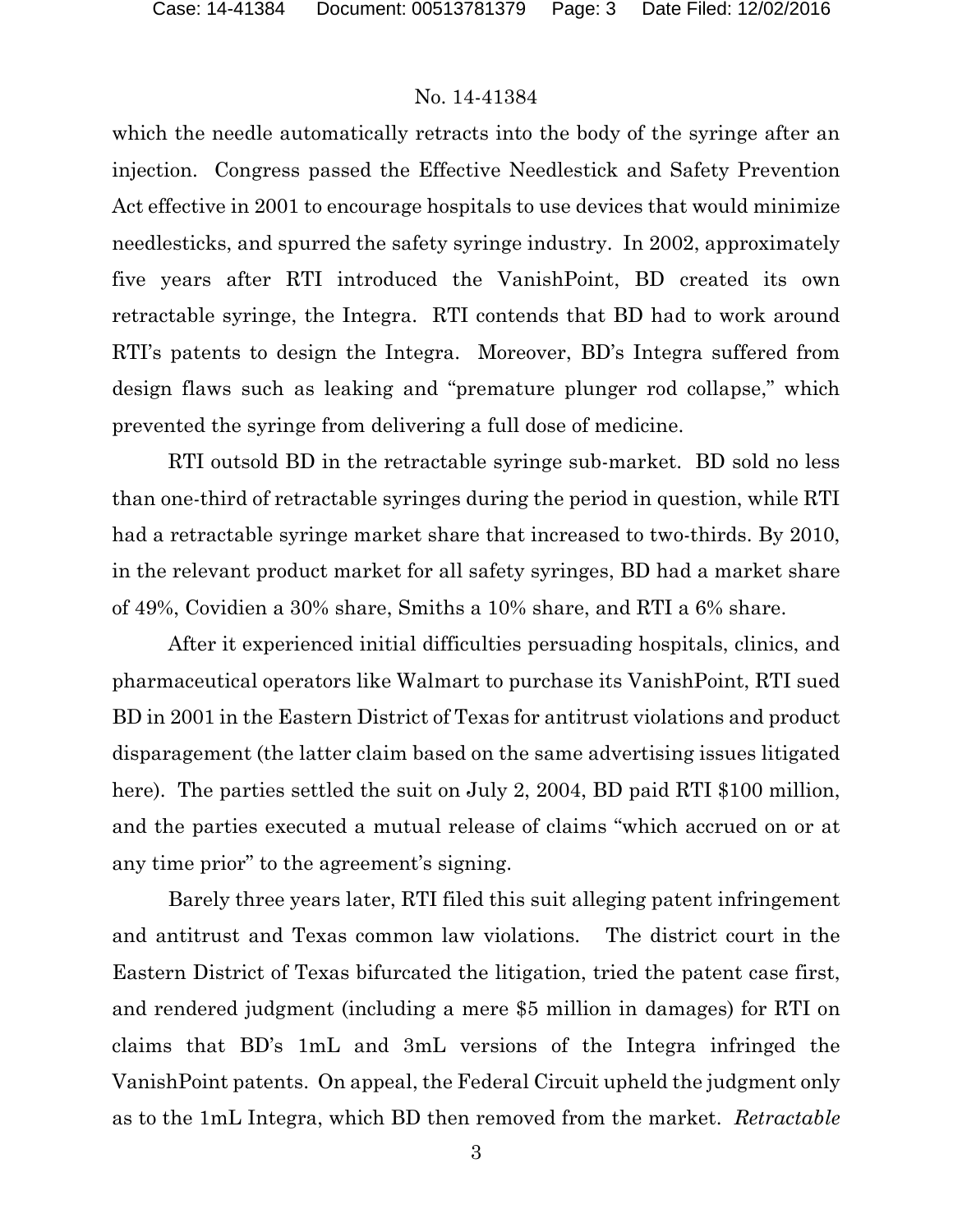*Techs., Inc. v. Becton, Dickinson & Co.,* 653 F.3d 1296 (Fed. Cir. 2011); *see also*  659 F.3d 1369, 1370 (denying reh. en banc), *cert. denied*, 133 S. Ct. 833 (2013).

The district court reactivated RTI's non-patent claims in 2010. RTI amended its complaint and asserted that BD: monopolized and attempted to monopolize the markets for hypodermic syringes, safety needles and syringes, IV catheters, and safety IV catheters in violation of § 2 of the Sherman Act, 15 U.S.C. § 2; excluded RTI from these markets in violation of the Clayton Act § 3, 15 U.S.C. § 14 (later amended to include a Sherman Act § 1 exclusive dealing claim); violated similar provisions of Texas antitrust law; engaged in false advertising contrary to the Lanham Act  $\S$  43(a), 15 U.S.C.  $\S$  1125(a)(1)(B); and committed Texas common law torts of product disparagement, interference with prospective contract or business relations, and unfair competition.

RTI's evidence during the multi-day trial in September 2013 emphasized BD's contract practices that allegedly foreclosed competition by offering customers sole source contracts, loyalty discounts, and market share rebates. RTI additionally complained of BD's false advertising (in three separate promotional claims), patent infringement, and unfair competition.

At the close of evidence, RTI dropped its claim for Lanham Act damages and dismissed the state law claims. The court submitted twelve separate antitrust interrogatories covering four liability theories—monopolization, attempted monopolization, contractual restraint of trade, and exclusive dealing—each pertinent to three products—safety syringes, conventional syringes, and safety IV catheters. Antitrust damages were submitted on two bases—"anticompetitive contracting damages" (for each of the three products) and "deception damages" regarding only safety syringes. Finally, the Lanham Act false advertising claim was submitted for representations that BD produced the "world's sharpest needle" and its syringes have "low waste space."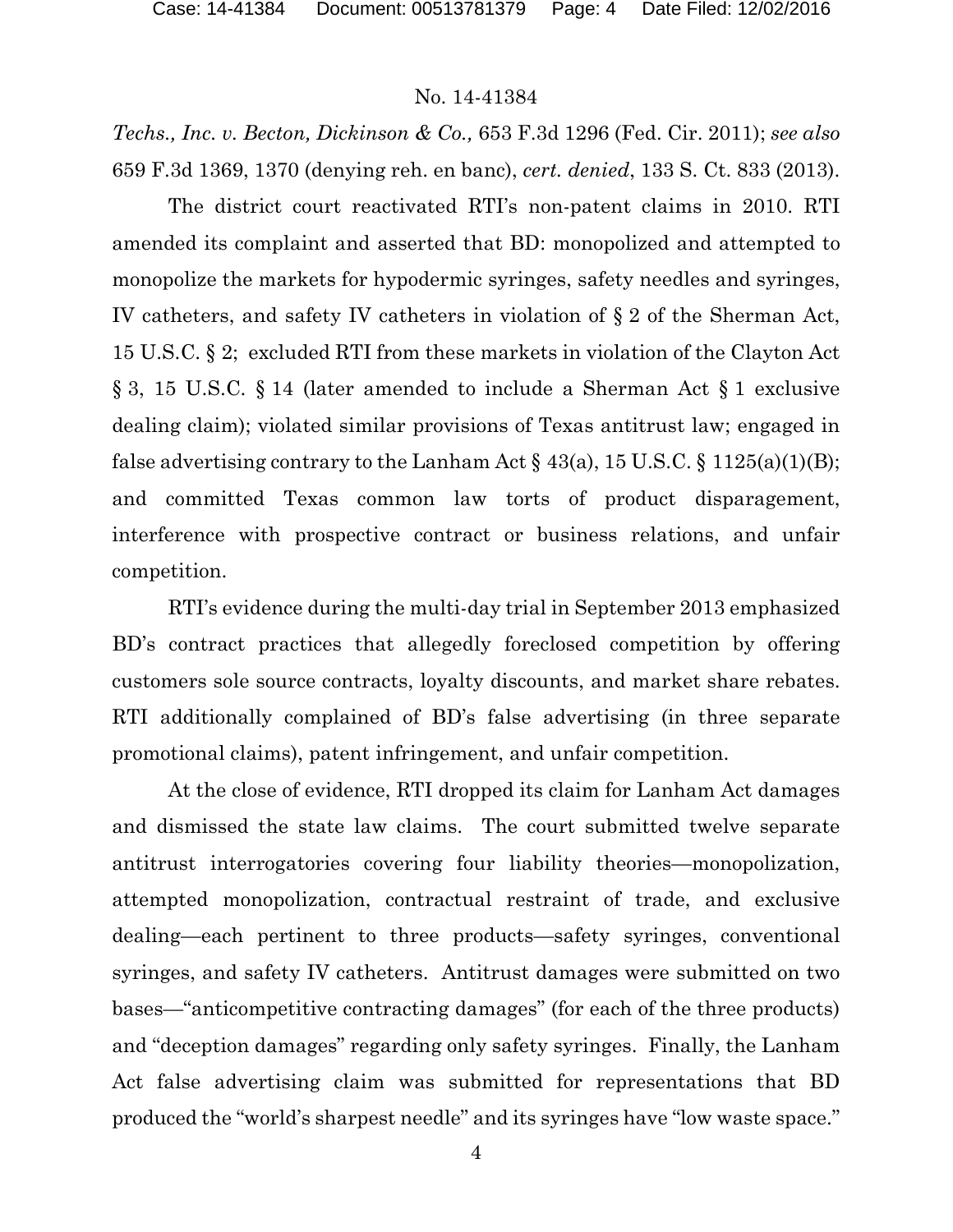l

## No. 14-41384

The jury returned a verdict rejecting all but one of the twelve antitrust claims; it held BD liable for attempted monopolization in the market for safety syringes. While rejecting all damages for "anticompetitive contracting," the jury found that RTI suffered "deception damages" exceeding \$113,500,000, and it found liability on all the misrepresentations.

The district court wrote a brief opinion rejecting BD's motion for judgment as a matter of law. It trebled the Sherman Act damages, added statutory attorneys' fees, declined on equitable grounds to award disgorgement of profits for BD's false advertising, and enjoined BD as previously noted. BD appealed.

## **DISCUSSION**

Among the many grounds BD has raised, we need consider only four: whether judgment as a matter of law was required on the Sherman Act § 2 or Lanham Act § 43(a) claims, whether the district court abused its discretion in ordering BD to disgorge profits for false advertising, and the propriety of injunctive relief. We discuss each in turn.<sup>[1](#page-4-0)</sup>

## **I. Section 2 Attempted Monopolization Claim**

BD unsuccessfully sought judgment as a matter of a law on the § 2 attempted monopolization claim. We review the denial of a JMOL de novo, considering the facts in the light most favorable to the verdict*. Abraham & Veneklasen Joint Venture v. Am. Quarter Horse Ass'n*, 776 F.3d 321, 327 (5th Cir. 2015). "We can reverse a denial of a motion for judgment as a matter of law only if the jury's factual findings are not supported by substantial evidence or if the legal conclusions implied from the jury's verdict cannot in law be

<span id="page-4-0"></span><sup>&</sup>lt;sup>1</sup> In light of our conclusion that the antitrust verdict must be reversed, we do not consider BD's other objections to the antitrust verdict, including: the district court's refusal to give the jury BD's requested "*Stearns* instruction," the district court's admission of the patent verdict, the district court's refusal of BD's request for a special verdict form, or BD's various objections to the RTI damage model.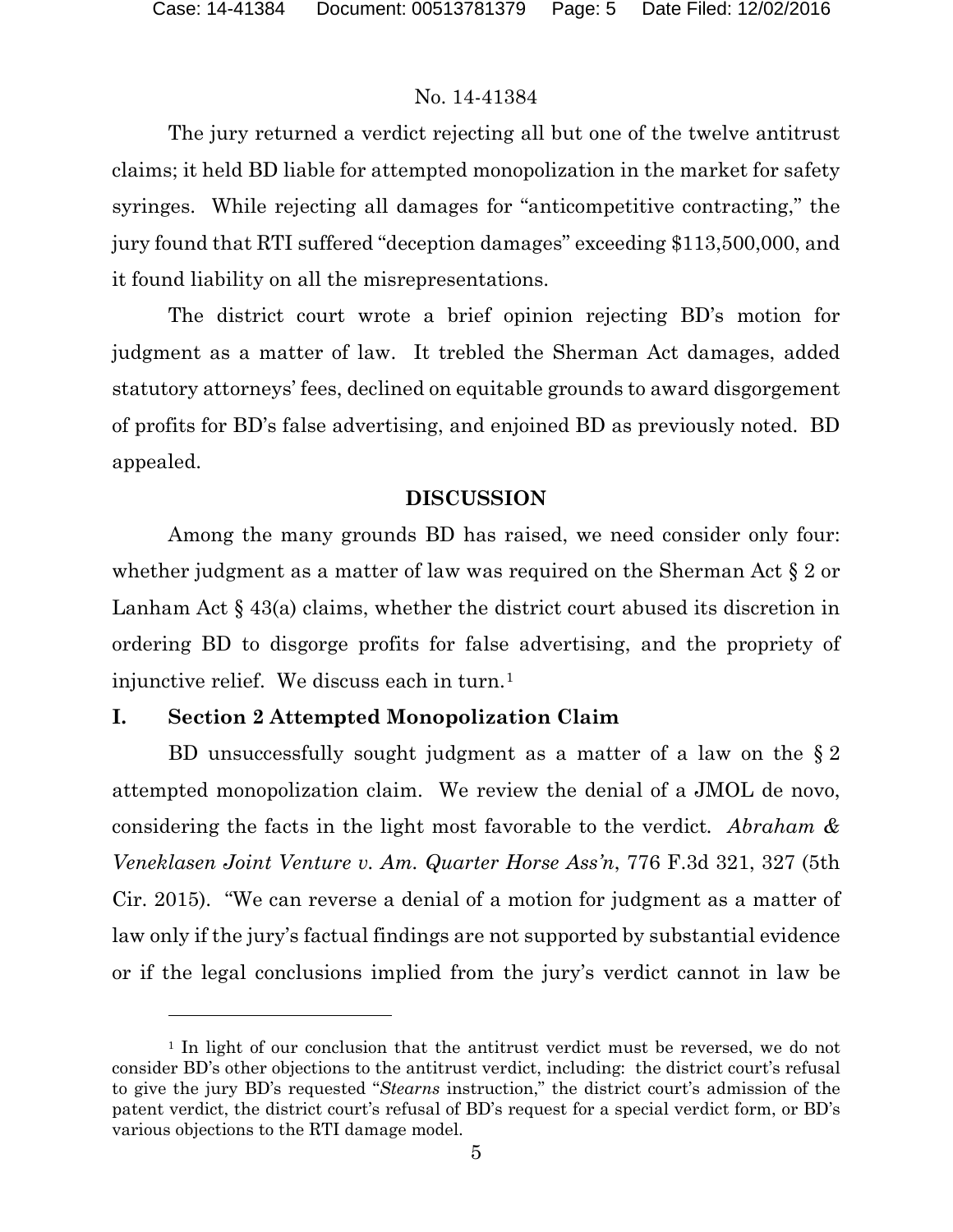supported by those findings." *MM Steel, L.P. v. JSW Steel (USA) Inc.*, 806 F.3d 835, 843 (5th Cir. 2015) (citation omitted). In this case, the antitrust verdict cannot be legally supported by the jury's findings.

Section 2 of the Sherman Antitrust Act not only prohibits the abuse of monopoly power but also any "attempt to monopolize . . . any part of the trade or commerce among the several States." 15 U.S.C. § 2. To prevail on an attempted monopolization claim, a plaintiff must show: "(1) that the defendant has engaged in predatory or anticompetitive conduct with (2) a specific intent to monopolize and (3) a dangerous probability of achieving monopoly power." *Spectrum Sports, Inc. v. McQuillan*, 506 U.S. 447, 456, 113 S. Ct. 884, 890–91 (1993). BD does not challenge the specific intent element. For purposes of this analysis, we also assume the hotly disputed contention that RTI has satisfied the dangerous probability element, which assessed BD's market power in the relevant United States market for safety syringes. Therefore, we consider only whether RTI has demonstrated that BD engaged in anticompetitive conduct that violates the Sherman Act.

Critical to our analysis is that the jury verdict significantly narrowed the factual predicate for potential antitrust liability by rejecting RTI's case for exclusionary contracting practices by BD. A large portion of RTI's trial presentation consisted of its witnesses' claims that BD hindered competition by engaging in exclusionary contracting with customers for safety syringes using sole source contracts, loyalty discounts, and market share rebates. BD, however, successfully rebutted the attempt, largely by offering the testimony of over a dozen purchasers of safety syringes that BD's practices did not foreclose their ability to choose among competing products. As a result, RTI's verdict for anticompetitive conduct must rest upon three types of "deception" by its rival: patent infringement by BD's 1mL Integra syringe (but not the 3 mL syringe); two false advertising claims made persistently; and BD's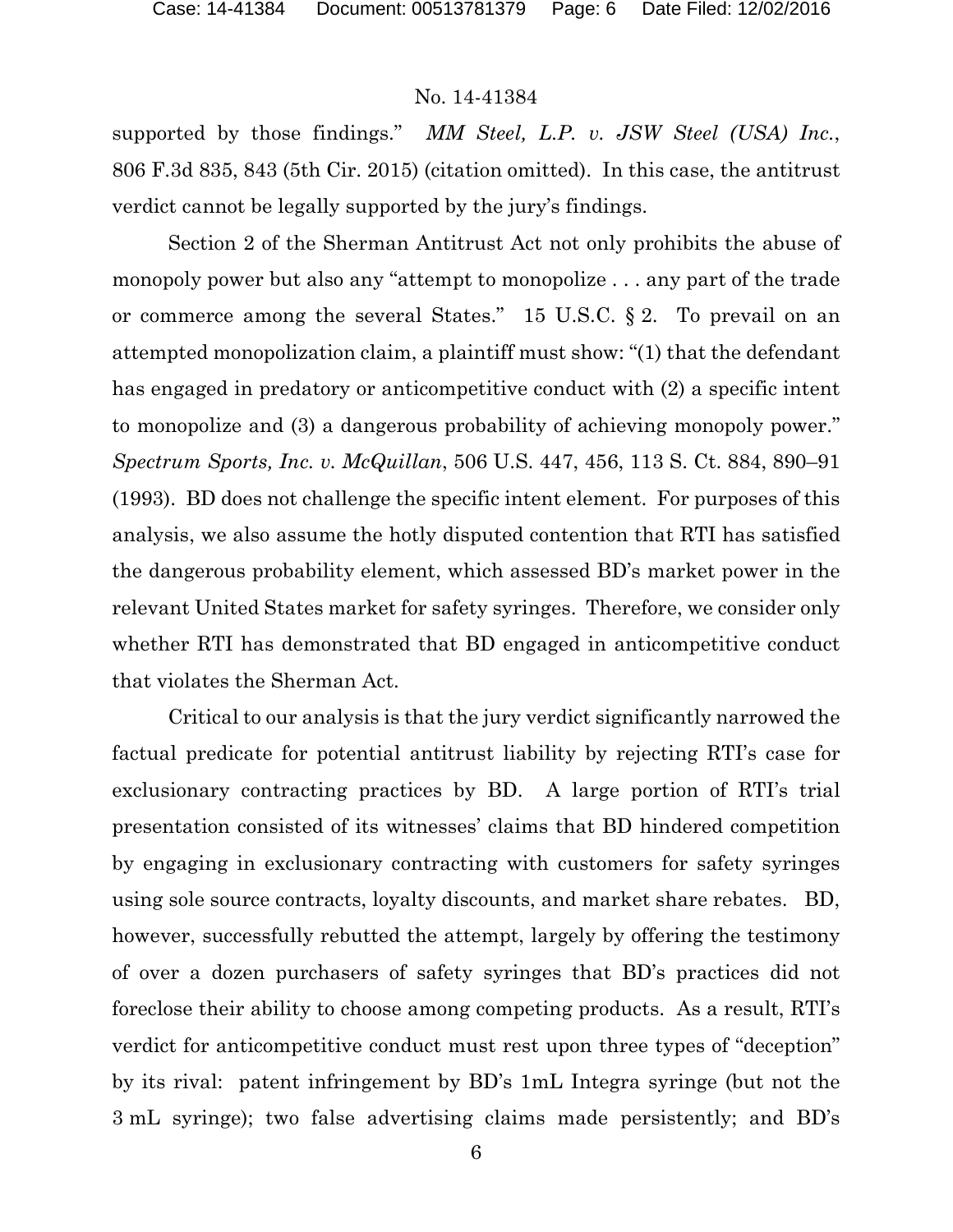alleged "tainting the market" for retractable syringes in which it alone competed with RTI. Each of these theories must be separately analyzed in light of settled principles of antitrust law.

Predatory or anticompetitive conduct, which excludes competitors from a market, is "conduct, other than competition on the merits or restraints reasonably necessary to competition on the merits, that reasonably appear[s] capable of making a significant contribution to creating or maintaining monopoly power." *Taylor Publ'g Co. v. Jostens, Inc.*, 216 F.3d 465, 475 (5th Cir. 2000) (citations, brackets, and quotations omitted). Further, "'exclusionary' comprehends at the most behavior that not only (1) tends to impair the opportunities of rivals, but also (2) either does not further competition on the merits or does so in an unnecessarily restrictive way." *Aspen Skiing Co. v. Aspen Highlands Skiing Corp.,* 472 U.S. 585, 605 n.32, 105 S. Ct. 2847, 2859 (1985) (quoting 3 PHILLIP E. AREEDA & DONALD TURNER, ANTITRUST LAW 78 (1978)). To determine whether conduct is exclusionary, the court looks to the "proffered business justification for the act." *Taylor,* 216 F.3d at 475. "If the conduct has no rational business purpose other than its adverse effects on competitors, an inference that it is exclusionary is supported." *Stearns Airport Equip. Co. v. FMC Corp.*, 170 F.3d 518, 522 (5th Cir. 1999). *Aspen Skiing* provides an example of conduct taken without a rational business purpose other than to exclude rivals. There, the dominant ski company "fail[ed] to offer any efficiency justification whatever" for its decisions, 472 U.S. at 608, 105 S. Ct. at 2860, and "was willing to sacrifice short-run benefits and consumer goodwill in exchange for a perceived long-run impact on its smaller rival." *Id.* at 610-11, 105 S. Ct. at 2861.

*Taylor,* however, added the important explanation that "[not] all 'unfair' conduct—even by a monopolist and a fortiori by one who is not—fits within the prohibition of § 2." 216 F.3d at 475-76*,* (quoting 3A PHILLIP E. AREEDA &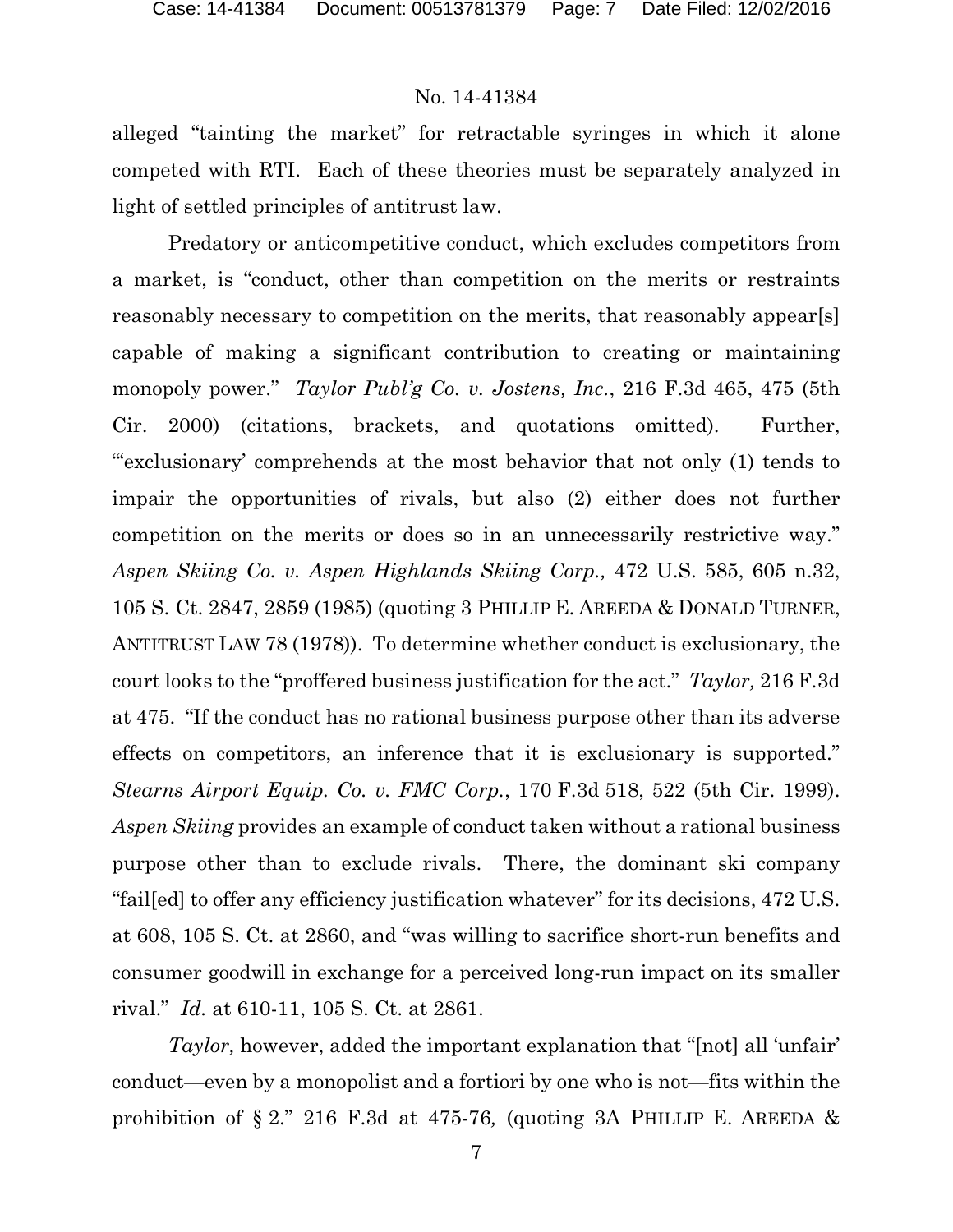HERBERT HOVENKAMP, ANTITRUST LAW ¶ 806d, at 331 (1996)). Indeed, "[a]ntitrust law is rife with similar examples of what competitors find to be disreputable business practices that do not qualify as predatory behavior." *Id.*  at 476. *Taylor* accordingly rejected a § 2 claim based almost exclusively on disreputable but not predatory conduct. *See also City of Groton v. Conn. Light & Power,* 662 F.2d 921, 928 (2d Cir. 1981) (holding alleged instances of misconduct, none of which is anticompetitive, cannot be cumulatively anticompetitive). RTI contends that unfair competitive practices can be aggregated into legally predatory conduct, citing in support *Associated Radio Services Co. v. Page Airways, Inc.,* 624 F.2d 1342 (5th Cir. 1980). In *Page Airways,* a competitor was held liable under § 2 after it stole the plaintiff company's employees, bribed employees, arranged for the theft of documents, and filed sham lawsuits, all to put the plaintiff out of business and facilitate its own competition without bearing startup costs. This court upheld the judgment while voicing extreme reluctance to allow a treble damage verdict to rest upon business torts alone. 624 F.2d at 1350. Significantly, this court cautioned that *Page Airways* "should not be read to encourage all who suffer injury to business or property through an alleged business tort to bring suit under section 1 or 2 of the Sherman Act." 624 F.2d at 1358. There has been no Fifth Circuit case since *Page Airways* in which a congeries of business torts was found so egregious as to constitute actionable predatory or exclusionary conduct. *See Taylor,* 216 F.3d at 484 (explaining that alleged misdeeds of competitor reflected no more than individual competitive decisions rather than anticompetitive conduct).

This distinction between unfair conduct and anticompetitive conduct is critical to maintain because the antitrust laws "do not create a federal law of unfair competition or 'purport to afford remedies for all torts committed by or against persons engaged in interstate commerce.'" *Brooke Grp. Ltd. v. Brown*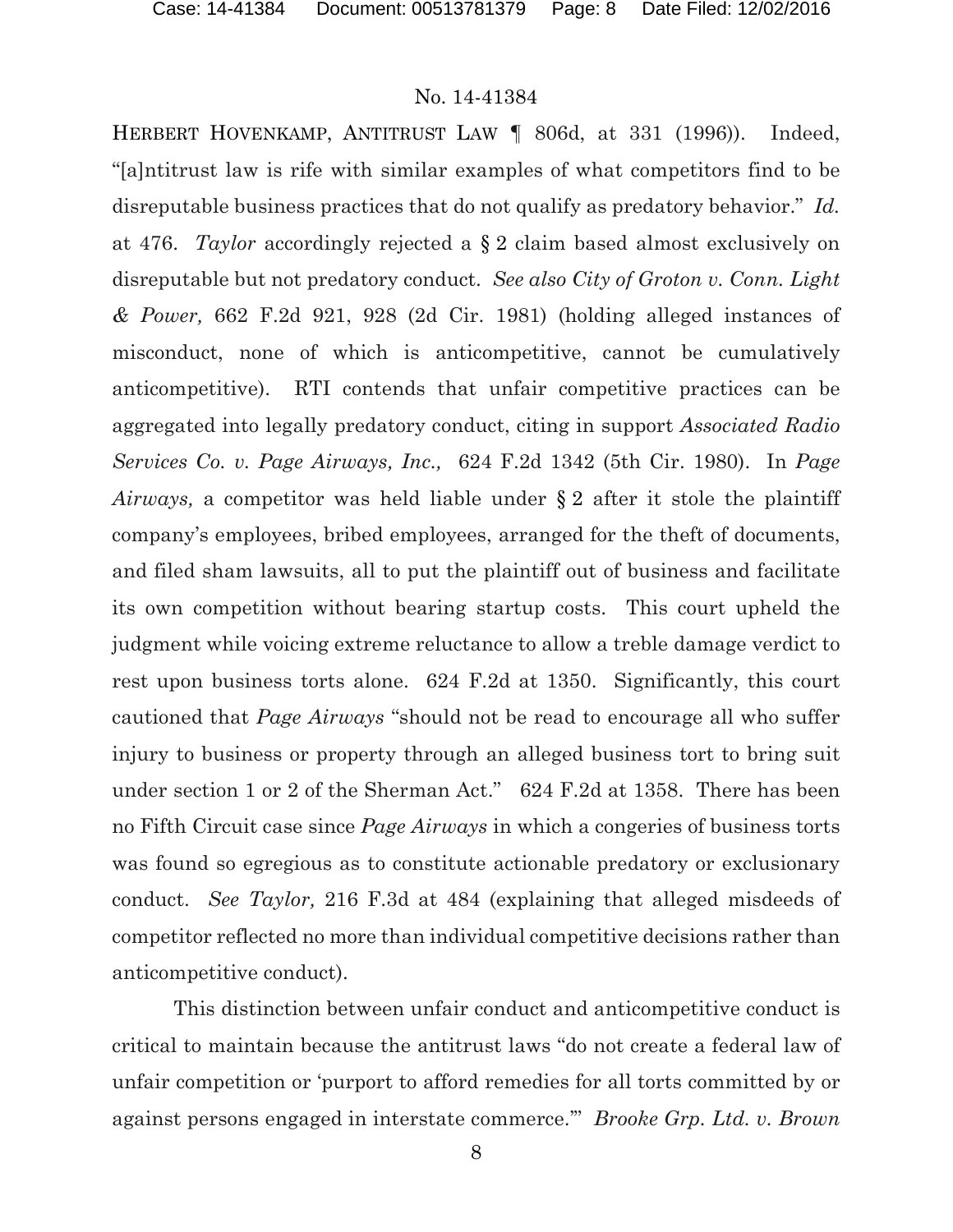*& Williamson Tobacco Corp.*, 509 U.S. 209, 225, 113 S. Ct. 2578, 2589 (1993) (internal quotation omitted). Instead, the antitrust laws were designed to protect "*competition*, not *competitors*." *Id.* (citation omitted) (emphasis original). *Brooke Grp.,* of course, postdates *Page Airways.* The Supreme Court put this distinction even more emphatically, for present purposes, in stating that "[e]ven an act of pure malice by one business competitor against another does not, without more, state a claim under the federal antitrust laws; those laws do not create a federal law of unfair competition or 'purport to afford remedies for all torts committed by or against persons engaged in interstate commerce.'" *Id.* at 225, 113 S. Ct. at 2589 (quoting *Hunt v. Crumboch,* 325 U.S. 821, 826 (1945)).

## **A. Patent Infringement**

This court long ago held that a defendant's patent infringement cannot serve as a basis for imposing antitrust liability because the patent laws and antitrust laws serve two different and incongruent purposes that "to an extent . . . conflict." *Kinnear-Weed Corp. v. Humble Oil & Ref. Co.*, 214 F.2d 891, 894 (5th Cir. 1954). Patent laws are designed to secure for patent holders a timelimited exclusive right to exploit their discoveries, but this is "not the kind of public purpose protected by the antitrust laws," which seek to "protect the free flow of interstate commerce." *Id*. That a patentee may anticompetitively extend its market power to products other than those covered by a patent, and thus violate the antitrust laws, is well settled. *See United States v. Line Material Co.*, 333 U.S. 287, 308, 68 S. Ct. 550, 561 (1948). RTI, however, cites no case holding the converse: that antitrust liability may be founded in whole or in part upon patent infringement. By definition, patent infringement invades the patentee's monopoly rights, causes competing products to enter the market, and thereby increases competition. RTI, in fact, persuaded another jury of exactly this procompetitive result when it proved patent infringement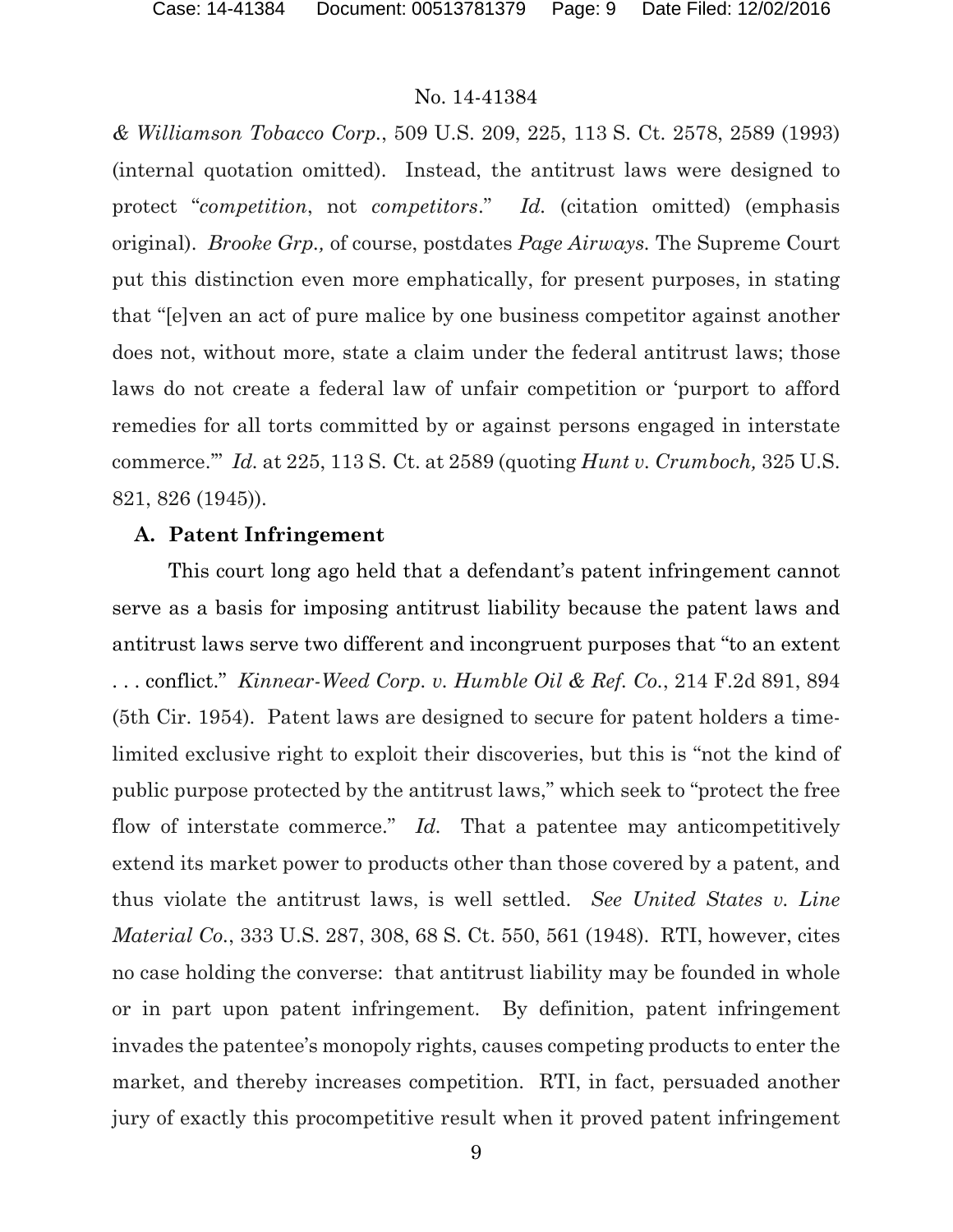by BD's 1mL Integra safety syringe. The judgment against BD, which was then forced to remove the competing product from the market, diminished competition but enforced RTI's patent rights. We reaffirm what has been evident and unchallenged since *Kinnear-Weed*: "patent infringement is not an injury cognizable under the Sherman Act." *Northwest Power Prods., Inc. v. Omark Indus., Inc.,* 576 F.2d 83, 88-89 (5th Cir. 1976) (citing *Kinnear-Weed*, 214 F.2d at 894*)*. The jury's verdict cannot be legally supported by BD's infringement on RTI patents.

#### **B. False Advertising**

 $\overline{a}$ 

The jury found, and BD does not appeal the finding, that BD falsely advertised throughout the period under litigation that BD needles are the "world's sharpest" (a proxy for patient comfort) and have "low waste space" (allowing more medicine to be dispensed from the syringe), and BD's data prove the claims.[2](#page-9-0) On the first claim, BD conducted periodic tests of needle sharpness from the early 1990s, but by about 2003, the tests began to indicate that competitors' needles were equaling or surpassing BD needles to some extent. BD's "world's sharpest" advertising continued unabated. Likewise, BD advertised that its Integra needles, which competed only with RTI's VanishPoint, have as much as seven times "lower waste space." Although the claim was true when initially made, BD's tests in 2003, 2005, and 2008 revealed that the waste space measurement was no longer accurate. BD removed the inaccurate measurement from some advertising and marketing materials but its own website and other materials still displayed erroneous waste space comparisons. BD applied the false claim to customer-specific comparative spreadsheets, and imbedded it in a "cost calculator" that sales

<span id="page-9-0"></span><sup>2</sup> RTI also alleged that BD falsely promoted its safety syringes as "safe," but the court found insufficient evidence to support sending this claim to the jury, and RTI has not appealed.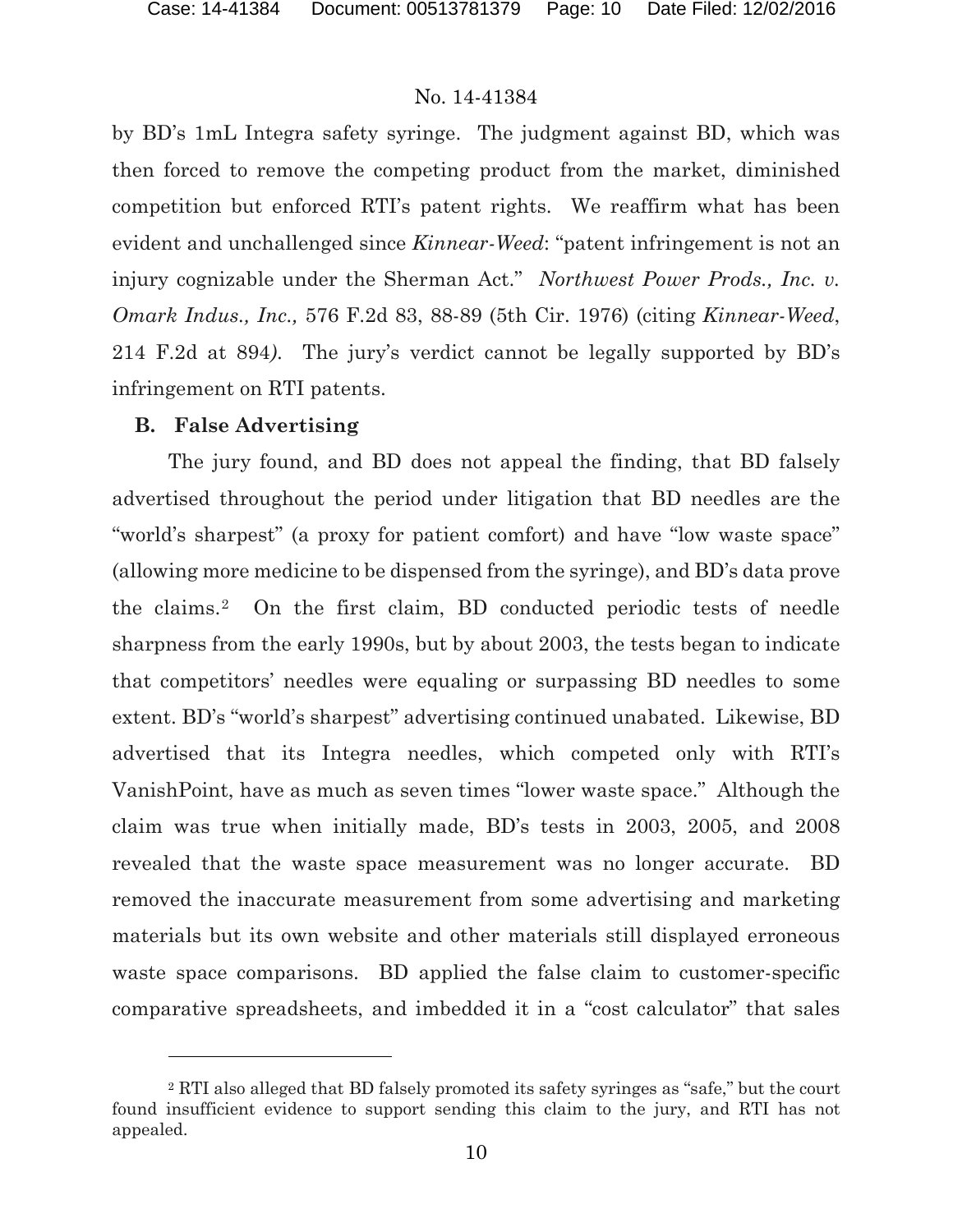representatives could use to demonstrate how much money customers would allegedly save with Integra syringes. The cost calculator appeared on BD's website. Some distributors and resellers of the defendant's products continue to use BD's false claims in their promotional materials.

This court's decision in *Stearns Airport Equipment Co. v. FMC Corp.* sets an extremely high bar for a claim that false advertising, without more, can support an antitrust claim. In *Stearns*, this court held that the aggressive sales pitches by an airline boarding bridge manufacturer to municipal airport buyers was not actionable anticompetitive conduct as a matter of law. Summarizing the defendant's several challenged tactics as attempts "to persuade buyers to favor their product," we reasoned that the sales pitches "may have been wrong, misleading, or debatable," but they were all "arguments on the merits, indicative of competition on the merits." 170 F.3d at 523–25; *cf. Page Airways*, 624 F.2d at 1354 (distinguishing "bribes and similar practices" from "mere misrepresentations of one's own or a rival's product").

RTI contends that unlike *Stearns*, this case involves "sustained lying about objectively measurable facts," but *Stearns* did not draw distinctions among touts when concluding that "wrong, misleading, or debatable" arguments relating to the merits of a product do not raise antitrust concerns. *Id.* BD's false comparative advertising, sanctionable though it may be as a business tort, was plainly "on the merits." The *Stearns* court went on to say that:

To the extent [such representations] were successful, they were successful because the consumer was convinced by either FMC's product or FMC's salesmanship. . . . Without a showing of some other factor, we can assume that a consumer will make his decision only on the merits. To the extent a competitor loses out in such a debate, the natural remedy would seem to be an increase in the losing party's sales efforts on future potential bids, not an antitrust suit.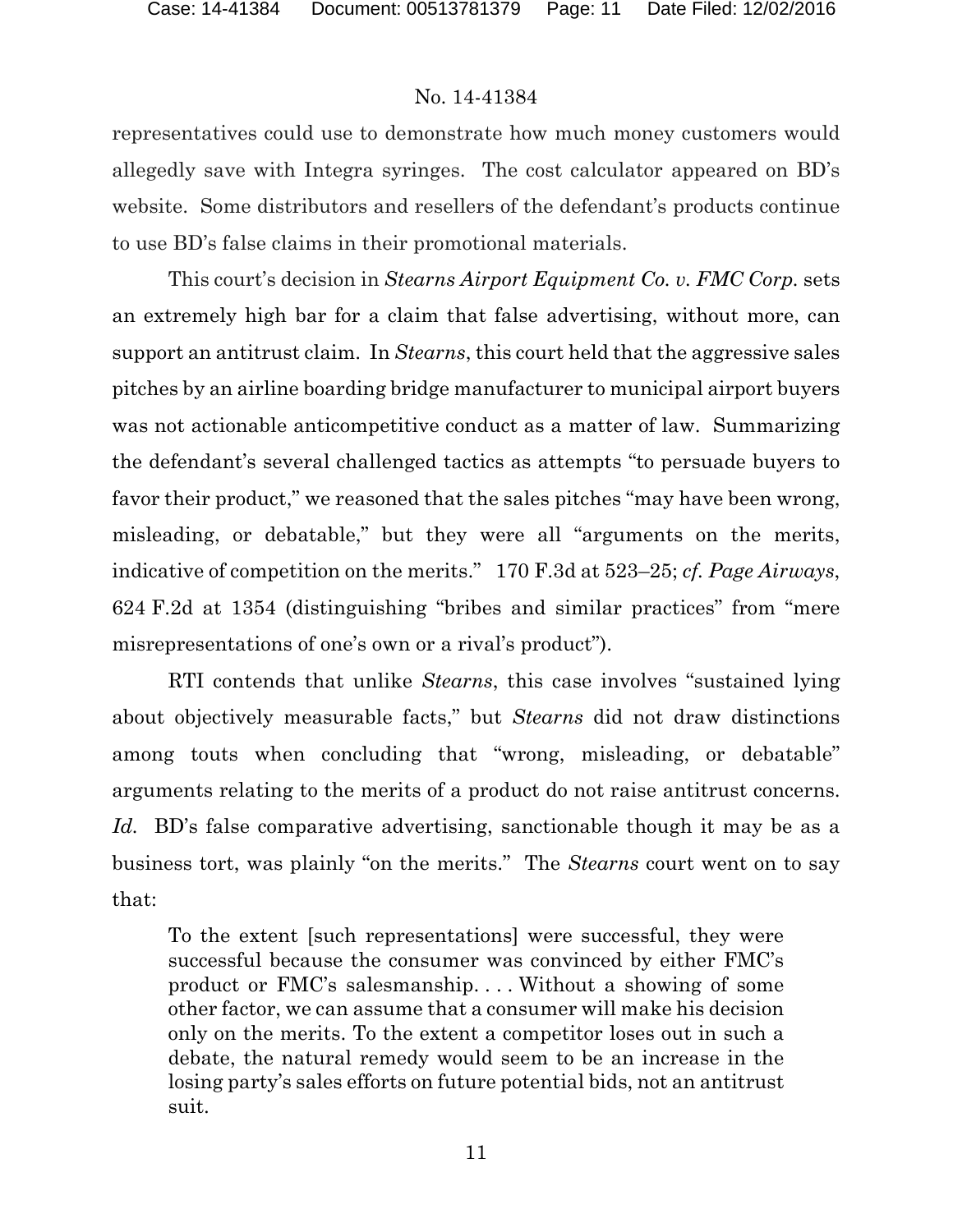*Id*. at 524–25. *Stearns* has not been limited as RTI would have it. *See, e.g., Santana Prods, Inc. v. Bobrick Washroom, Inc.*, 401 F.3d 123,133 (3d Cir. 2005) (quoting above passage).

The Seventh Circuit does not recognize Sherman Act claims based on false advertising. *Mercatus Grp., LLC v. Lake Forest Hosp.*, 641 F.3d 834, 851 (7th Cir. 2011) ("As a general matter, such statements are outside the reach of the antitrust laws, however critical they may be of a competitor's product or business model [unless false statements were accompanied by a "coercive enforcement mechanism"]. . . . This analysis holds true even if the Hospital's statements about Mercatus were false."); *see also Sanderson v. Culligan Int'l. Co*., 415 F.3d 620, 624 (7th Cir. 2005) ("Commercial speech is not actionable under the antitrust laws. . . . There can be no restraint of trade without a restraint.") (internal quotation marks omitted). The Seventh Circuit's basic reasoning adheres to traditional free speech principles: "If [a competitor's statements about another] should be false or misleading or incomplete or just plain mistaken, the remedy is not antitrust litigation but more speech---the marketplace of ideas." *Schachar v. Am. Acad. of Opthalmology, Inc.,* 870 F.2d 397, 400 (7th Cir. 1989).

The broader point underlying *Stearns* is the distinction embodied in our precedents between business torts, which harm competitors, and truly anticompetitive activities, which harm the market. As we have explained, "[t]he thrust of antitrust law is to prevent restraints on competition. Unfair competition is still competition and the purpose of the law of unfair competition is to impose restraints on that competition." *Nw. Power Prods.*, 576 F.2d at 88. Thus, absent a demonstration that a competitor's false advertisements had the potential to eliminate, or did in fact eliminate, competition, an antitrust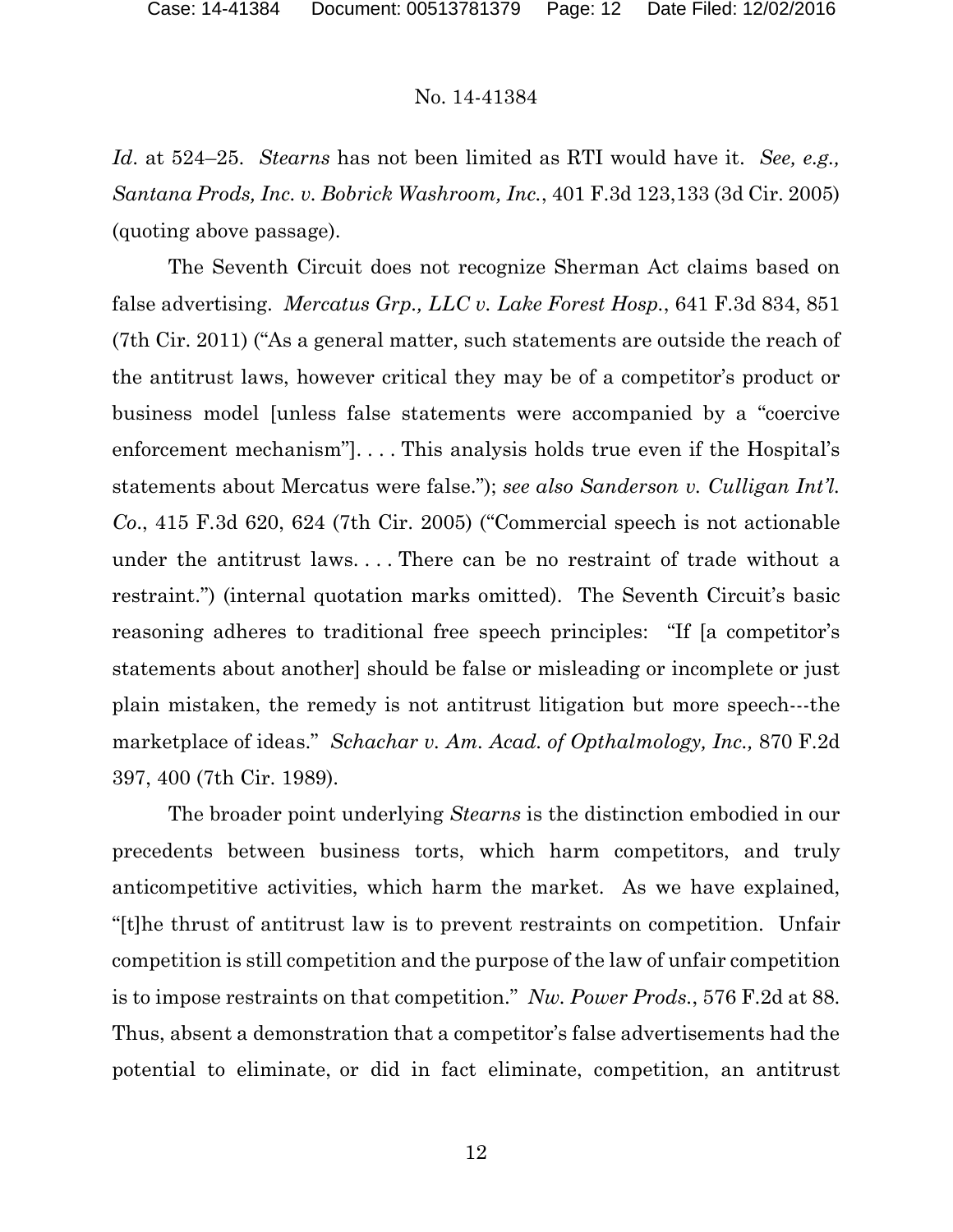$\overline{a}$ 

## No. 14-41384

lawsuit will not lie.[3](#page-12-0) *See id.*; *cf. Phototron Corp. v. Eastman Kodak Co.*, 842 F.2d 95, 100 (5th Cir. 1988) ("Advertising that creates barriers to entry in a market constitutes predatory behavior of the type the antitrust laws are designed to prevent."). RTI may have lost some sales or market share because of BD's false advertising, but it remains a vigorous competitor, and it did not contend that BD's advertising erected barriers to entry in the safety syringe market.

That false advertising alone hardly ever operates in practice to threaten competition is confirmed not only by a dearth of Fifth Circuit precedent but by two additional considerations. First, false advertising simply "set[s] the stage for competition in a different venue: the advertising market." *Sanderson v. Culligan Int'l Co*, 415 F.3d 620, 623 (7th Cir. 2005). In such a setting, a business that is maligned by a competitor's false advertising may counter with its own advertising to expose the dishonest competitor and turn the tables competitively against the malefactor. *See Mercatus Grp.*, 641 F.3d at 852. Far from restricting competition, then, false or misleading advertising generally sets competition into motion. Second, it will often be difficult to determine whether such false statements induced reliance by consumers and produced anticompetitive effects, or whether the buyer attached little weight to the statements and instead regarded them as biased and self-serving. *See id*. The

<span id="page-12-0"></span><sup>3</sup> Our decision in *Multiflex, Inc. v. Samuel Moore & Co.*, 709 F.2d 980 (5th Cir. 1983) is not to the contrary. The conduct in *Multiflex* involved a conspiracy by Samuel Moore with three industry manufacturer-distributors to prevent Multiflex from accessing the channels of distribution. *Id.* at 988. This conduct would have excluded Multiflex—Samuel Moore's only other competitor—from the market by preventing Multiflex from reaching the end-users of its product because the end-users made their purchases of hydraulic hoses exclusively through the three manufacturer-distributors. *Id.* at 984, 988. The false and disparaging statements made by Samuel Moore to Multiflex's bankers and customers about the firm's solvency and product quality, *id.* at 991–92, 994 n.14, were anticompetitive because these statements were part and parcel of the conspiracy that threatened to cut off Multiflex—its only other competitor—from the channels of distribution. In this case, BD's false advertising had no comparable potential to eliminate competition.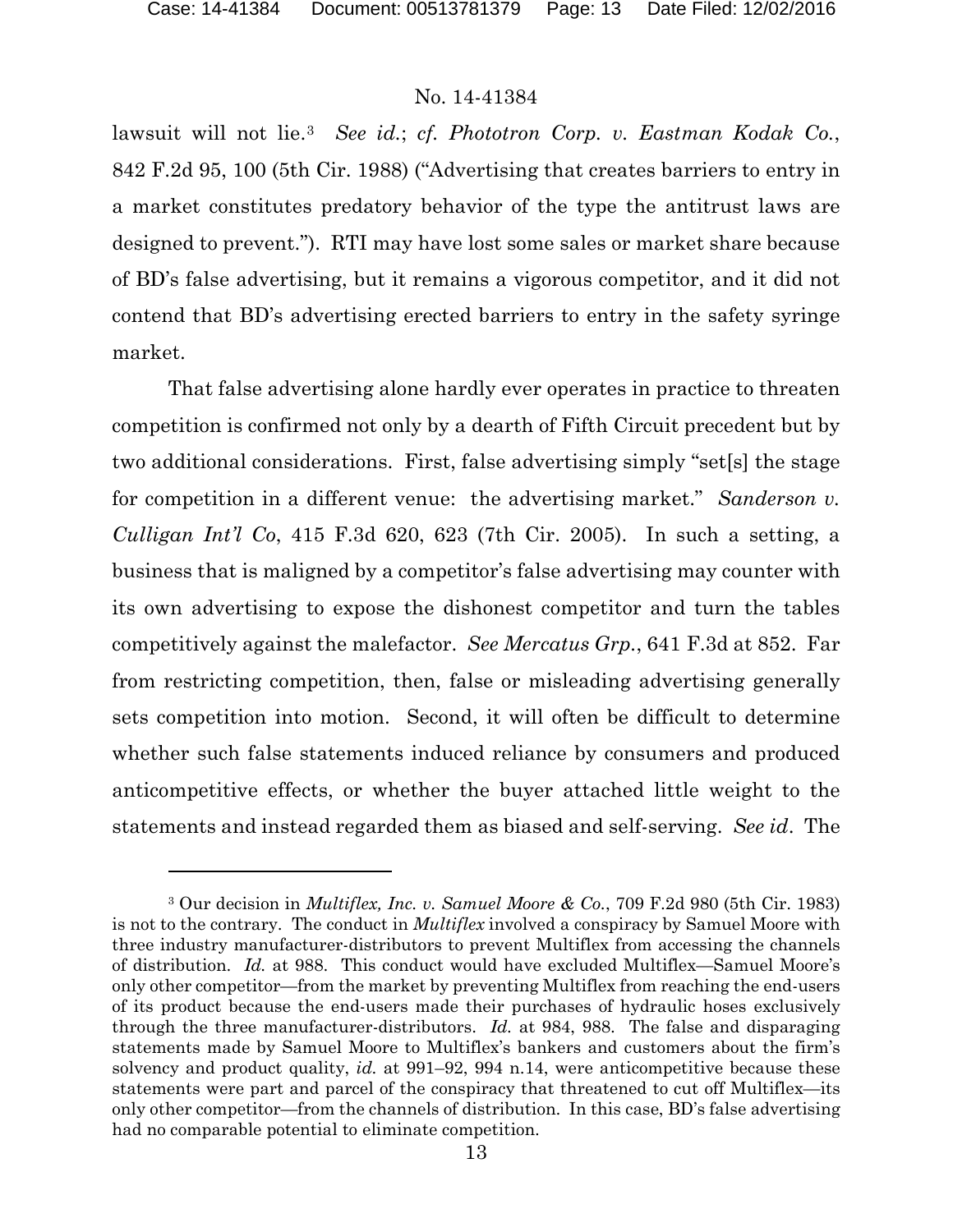latter impact becomes more likely where, as here, the relevant consumers are sophisticated. In this case, for instance, RTI produced market surveys that BD's false advertising touched interests relevant to purchasers of safety syringes, but not a single buyer's representative came forward to testify to a purchase motivated by the "world's sharpest needle" and "lower waste space" claims.

Other circuits have also treated skeptically antitrust claims predicated on false advertising and therefore adopted a rebuttable presumption that false advertising has only a *de minimis* effect on competition. *See Am. Council of Certified Podiatric Physicians & Surgeons v. Am. Bd. of Podiatric Surgery, Inc.*, 323 F.3d 366, 370 (6th Cir. 2003); *Am. Prof'l Testing Serv., Inc. v. Harcourt Brace Jovanovich Legal & Prof'l Publ'ns, Inc.*, 108 F.3d 1147, 1152 (9th Cir. 1997); *Nat'l Ass'n of Pharm. Mfrs. v. Ayerst Labs.*, 850 F.2d 904, 916 (2d Cir. 1988). Inspired by a prominent treatise, these circuits adopted the *de minimis*  presumption along with variations on a six-part test that a plaintiff must satisfy to support an antitrust claim premised on false advertising: the statements at issue must be (1) clearly false; (2) clearly material; (3) clearly likely to induce unreasonable reliance; (4) made to unsophisticated parties; (5) continued for long periods; and (6) not readily cured by rivals. *Am. Prof'l Testing Serv.,* 108 F.3d at 1152 (citing 3 PHILLIP E. AREEDA & DONALD TURNER, ANTITRUST LAW ¶738a, at 278-79 (1978)). Each circuit seems to have tweaked the Areeda six-factor test somewhat, but the basic intent of each court is to create a sharp distinction between ordinary false advertising torts and a defendant's course of conduct that could actually exclude competition.

Three other circuits have viewed such claims critically without announcing a particular test. *See W. Penn Allegheny Health Sys., Inc. v. UPMC*, 627 F.3d 85, 109 n.14 (3d Cir. 2010); *Covad Commc'ns Co. v. Bell Atl. Corp.*, 398 F.3d 666, 674–75 (D.C. Cir. 2005); *Spanish Broad. Sys. of Fla., Inc.*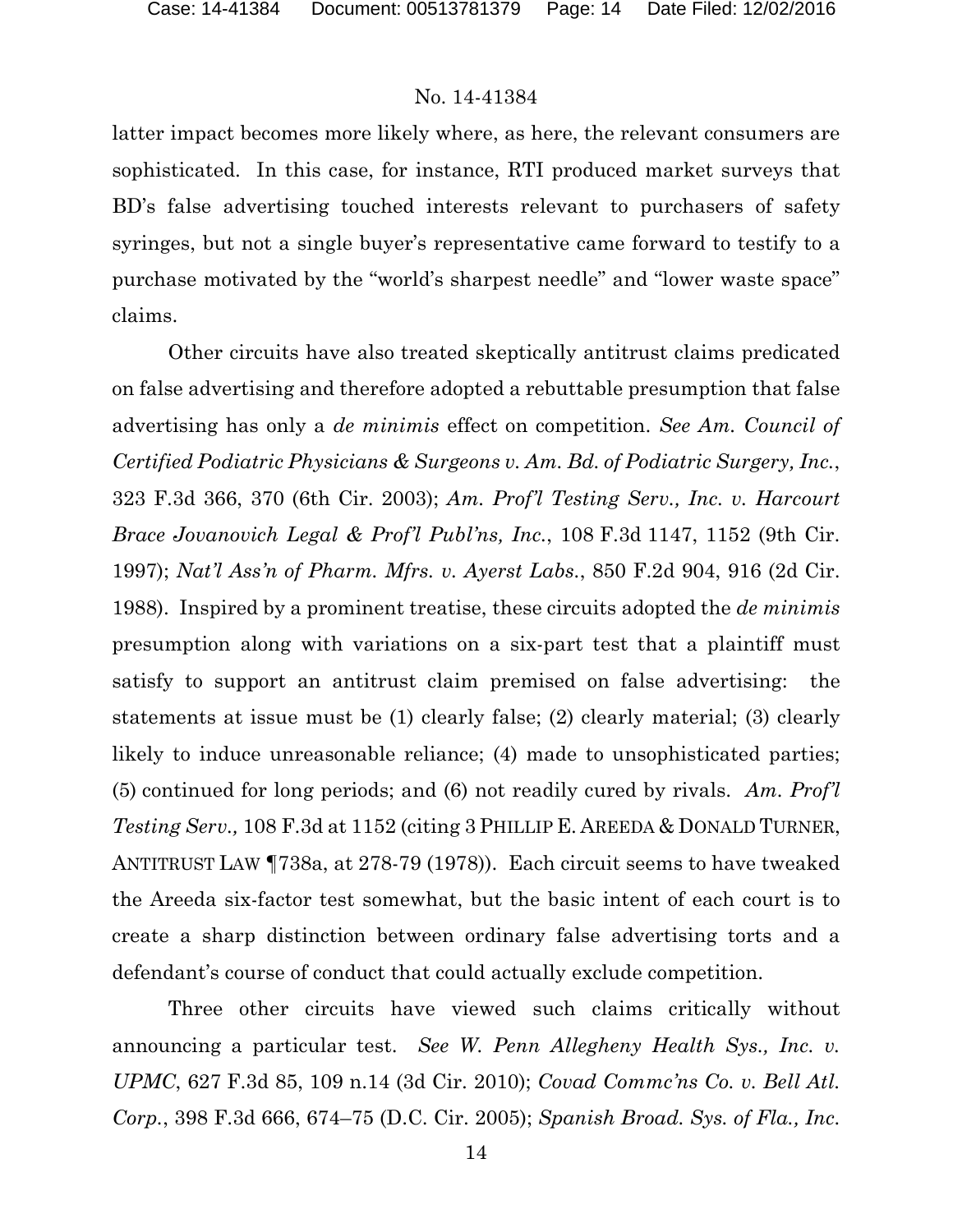$\overline{a}$ 

## No. 14-41384

*v. Clear Channel Commc'ns, Inc.*, 376 F.3d 1065, 1076 (11th Cir. 2004). *But cf. Lenox MacLaren Surgical Corp. v. Medtronic, Inc.*, 762 F.3d 1114, 1127–28 (10th Cir. 2014) (applying, without adopting, the six-factor rebuttable presumption and holding that Lenox created a question of material fact regarding three of the factors).

Even if we were to apply the *de minimis* presumption here, RTI could not uphold a § 2 verdict for BD's false advertising under the six-part test. BD's false claims were not made to unsophisticated parties (part 4), but to hospitals and GPOs that used multidisciplinary committees who had experience with the competing products.[4](#page-14-0) The advertising claims were not shown to be "clearly likely to induce unreasonable reliance" (part 3) on the part of customers.<sup>[5](#page-14-1)</sup> Finally, there was no showing that the "world's sharpest needle" and "lower waste space" claims could not be readily disproved, as they were at this trial, by rivals (part 6).

Moreover, no facts adduced at trial indicated that BD's advertising in fact harmed competition. RTI not only competed in but has dominated the retractable syringe sub-market, selling up to 67% of all retractable syringes. Indeed, competition within the overall safety syringe market—particularly between BD, Covidien, and Smiths—has remained robust. When asked if he could substantiate a causal connection between false advertising and BD's

<span id="page-14-0"></span><sup>4</sup> At oral argument RTI argued that the hospitals were averse to trying new products. It appears, however, that most of the evidence at trial relating to this point focused on BD's alleged "anticompetitive contracting" practices—an argument that the jury rejected.

<span id="page-14-1"></span><sup>&</sup>lt;sup>5</sup> Trial testimony by Dr. Carl Vartian explained that hospitals employ multidisciplinary committees made up of hospital administrators, specialists, and general physicians to evaluate the safety of products like syringes. Hospital purchasing decisions also involve extensive review of medical literature, consultation with other hospitals that already use the product, and trial periods for new products within a ward or subdivisions of the hospital. Both Dr. Vartian and Nurse Jeanette Akin testified that when it comes to advertising for products like syringes, "we usually don't even look at it" and "we don't give that much credibility" when making purchasing decisions.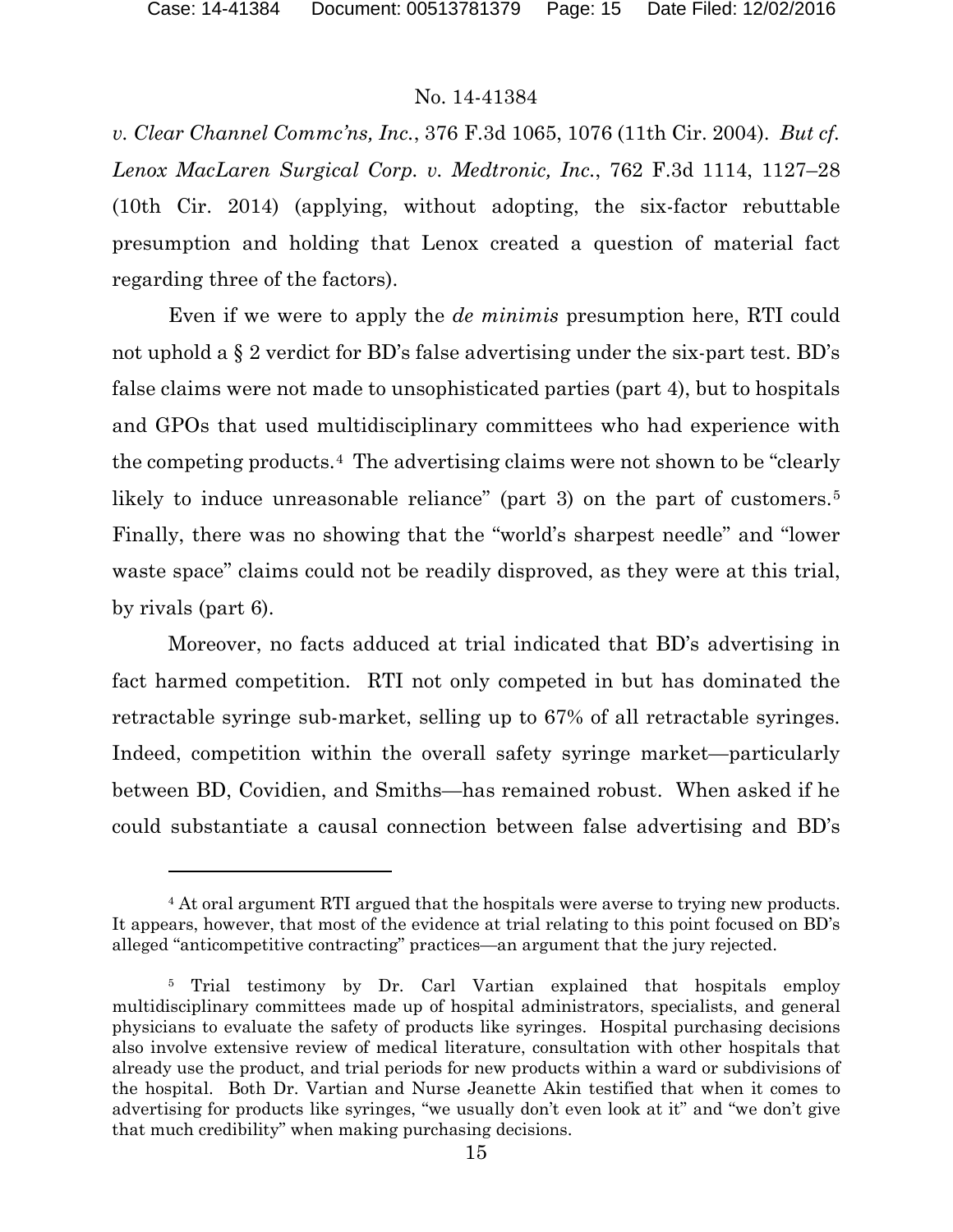sales numbers, the Plaintiff's economic expert, Dr. Maness, said he could not. RTI produced no evidence of customers being misled or confused and purchasing BD's syringes instead of RTI's because of the advertisements. Record evidence even indicates that some customers, such as Walgreens, increased their purchases of RTI syringes after being shown BD's erroneous "waste space" comparisons. RTI's evidence consisted mostly of boastful e-mail exchanges between BD sales representatives recounting what they believed were successful sales pitches, but notably there was no testimony from the customers themselves. And as the district court noted, "BD presented evidence that many sales were made for reasons other than the false advertisements."

RTI did not satisfy *Stearns* or any relevant test that circuit courts have devised to render false advertising claims cognizable under the antitrust laws.

#### **C. Tainting the Market**

The remaining component of RTI's antitrust verdict is its four-part theory that BD (1) continued to market its flawed Integra retractable needles during the years covered by this litigation, and (2) declined to make needed engineering fixes, (3) for the purpose of persuading purchasers that *all*  retractable syringes, including those of RTI, are inherently unreliable, so that (4) BD would lie in wait for RTI's patents to expire in 2015, avail itself of RTI's (then-unprotected) superior technology, create and unveil a new and superior retractable syringe, and take over the market by 2019.

The first two parts of the theory, although challenged by BD, have some support in the record. The third part has no direct evidentiary basis, is illogical, and is incoherent when considered with the fourth part. And the fourth part, even if true, cannot constitute anticompetitive conduct because it is precisely the type of activity to be expected from competitors when valuable patent rights expire; the patentee's monopoly is eliminated, and the free market reigns where anybody can exploit the formerly protected technology.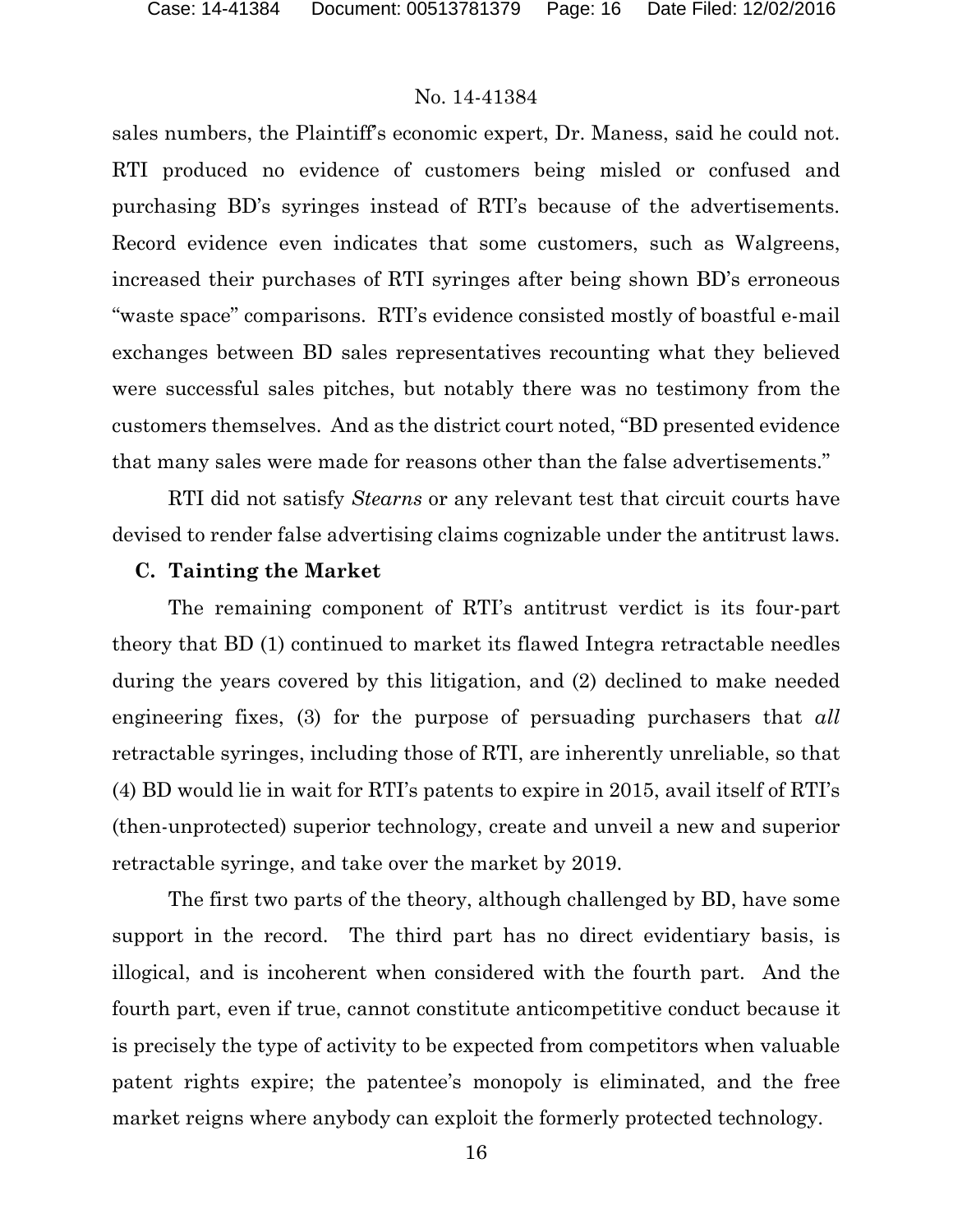$\overline{a}$ 

## No. 14-41384

Part (3), the tainting theory, must be addressed further because of the record support for the two underlying facts concerning the Integra's design flaws and BD's reluctance to redesign the product to cure them completely. These facts alone do not, however, imply that BD deliberately continued to sell "flawed" Integra needles to sophisticated consumers for a number of years in order to discourage the market from buying VanishPoint safety syringes. There is no direct evidence of BD's intent to "taint" or stunt the retractable syringe market. BD made money selling Integra syringes, albeit less than it made from sales of non-safety syringes. Consumers evidently found them satisfactory, whether flawed or not, because BD's share of the retractable market was no less than about 33% during the period in question. RTI's market share simultaneously increased to two-thirds, and its sales nearly doubled. If BD was attempting to stunt the market for retractables in order to limit RTI's competition, it did a mighty poor job.

The tainting theory is entirely illogical as a vehicle to prove exclusionary conduct. If BD set out to exclude RTI from the market by tainting its own product, who would be the loser? Would Kellogg's sell a "nutritional" cereal that tastes like sawdust in order to discourage consumers from sampling Quaker Oats's competing product? It is the producer of defective products, after all, who gets sued, suffers product recalls, and damages its reputation in the eyes of the public—not its competitors, who are happy to take up the slack. RTI might assert that this irrationality is exactly what *Stearns* had in mind by condemning exclusionary practices that have "no rational business purpose other than to exclude competitors." *Stearns,* 170 F.3d at 522.[6](#page-16-0) But as has been noted, BD's rational business purpose was to continue selling, and making a

<span id="page-16-0"></span><sup>6</sup> This conduct is a far cry from corporate bribery and filing sham lawsuits, *see Page Airways,* 624 F.2d at 1356, or from deliberately reducing one's own sales to harm the competitor's business, *see Aspen Skiing,* 472 U.S. at 610-11*.*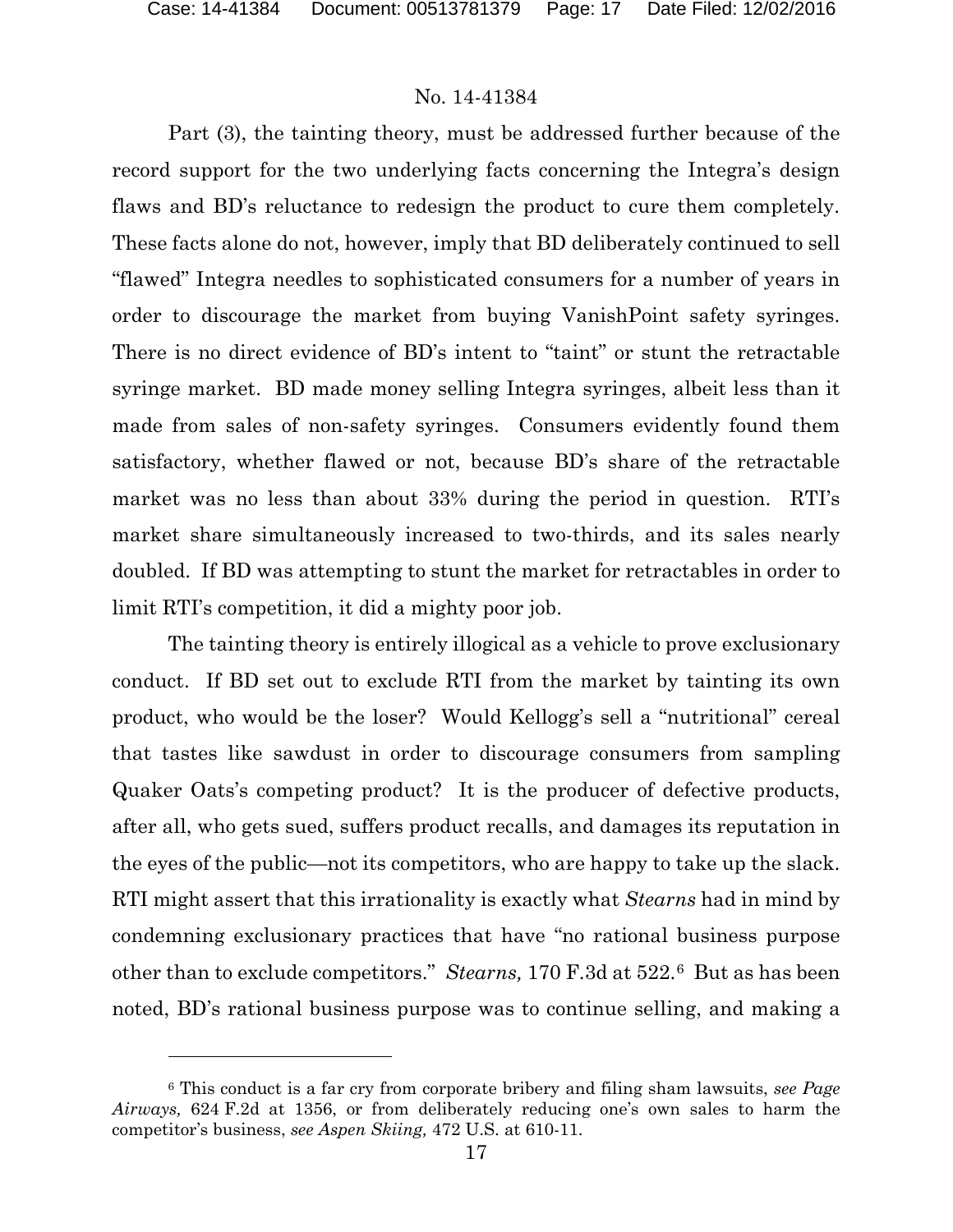profit on, a product that had a receptive market. In fact, RTI's market survey expert not only found no evidence of tainting but found that consumers of retractable syringes who were familiar with the VanishPoint had a very favorable impression of it.

Finally, the fourth part of this theory, BD's longer-term plan to compete with a new retractable syringe after RTI's patents expire, utterly belies the taint theory. Tainting the current market for retractable syringes would be both unnecessary and counterproductive to the company's longer-term goal. It is obviously an unnecessary means to prepare the market to accept the newly designed product, particularly when the customary method, a new advertising campaign, would suffice to fuel demand. It is counterproductive because if safety syringe purchasers were deterred from using both Integra and VanishPoint products due to the Integra's design flaws, RTI cannot explain why BD might think they would flock to purchase the "new and improved" retractable after its introduction.[7](#page-17-0)

For all these reasons, RTI has not demonstrated that BD engaged in predatory or anticompetitive conduct as a matter of law. The verdict for § 2 liability rests on "legal conclusions [that] ... cannot in law be supported by those findings." *MM Steel*, 806 F.3d at 843.

#### **II. Section 43(a) Lanham Act Claim**

 $\overline{a}$ 

BD also moved for judgment as a matter of law on RTI's Lanham Act claim based on the affirmative defenses of res judicata and laches. The district

<span id="page-17-0"></span><sup>7</sup> The only "evidence" for this plan is one internal BD planning document, dated 2011, that evaluated the market for retractable syringes and offered various alternative suggestions for producing a new, low-cost retractable syringe that would avoid "dissatisfiers" in products then on the market. Even if the plan had been adopted, its cornerstone, as hypothesized by RTI's selective reading, was to take advantage of RTI's technology after the company's patents expire. As has been noted, this course of action would be both legal and procompetitive.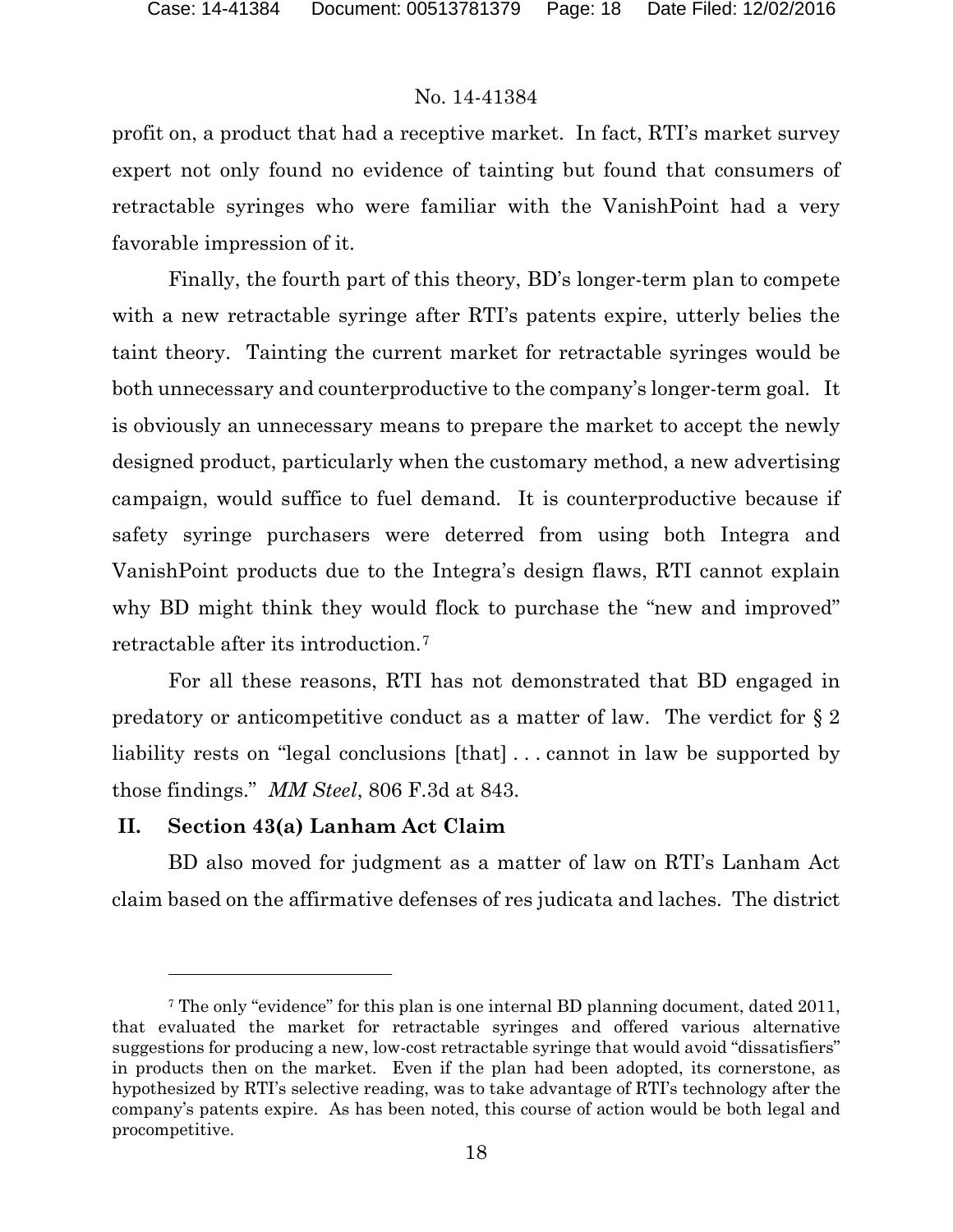court denied this motion. We review de novo the res judicata ruling, *Am Quarter Horse Ass'n*, 776 F.3d at 327, but the application of laches is reviewed on appeal for an abuse of discretion. *Am. Rice, Inc. v. Producers Rice Mill, Inc.*, 518 F.3d 321, 334 (5th Cir. 2008). Under the abuse of discretion standard, "[t]he district court's findings of delay, inexcusability, and prejudice are findings of fact that can be overturned only if they are clearly erroneous," or "if in view of the entire record [the finding] is 'illogical or implausible.'" *Geyen v. Marsh*, 775 F.2d 1303, 1310 (5th Cir. 1985) (citation omitted).

#### **A. Res Judicata**

"Under res judicata, a final judgment on the merits of an action precludes the parties or their privies from relitigating issues that were or could have been raised in that action." *Allen v. McCurry*, 449 U.S. 90, 94, 101 S. Ct. 411, 414 (1980). A claim in a subsequent suit will be barred under res judicata principles if: (1) the prior suit involved identical parties; (2) the prior judgment was rendered by a court of competent jurisdiction; (3) the prior judgment was a final judgment on the merits; and (4) the same claim or cause of action was involved in both cases. *In re Ark-La-Tex Timber Co., Inc.*, 482 F.3d 319, 330 (5th Cir. 2007). At issue here is only the fourth element: whether the settlement of RTI's first lawsuit against BD involved the same claims or causes of action as the current lawsuit. This court applies a "transactional test" to make this determination, focusing on whether the cases "are based on the same nucleus of operative facts." *United States v. Davenport*, 484 F.3d 321, 326 (5th Cir. 2007) (citations omitted). The court should consider "whether the facts are related in time, space, origin, or motivation, whether they form a convenient trial unit, and whether their treatment as a unit conforms to the parties' expectations or business understanding or usage." *Petro-Hunt, L.L.C. v. United States*, 365 F.3d 385, 396 (5th Cir. 2004).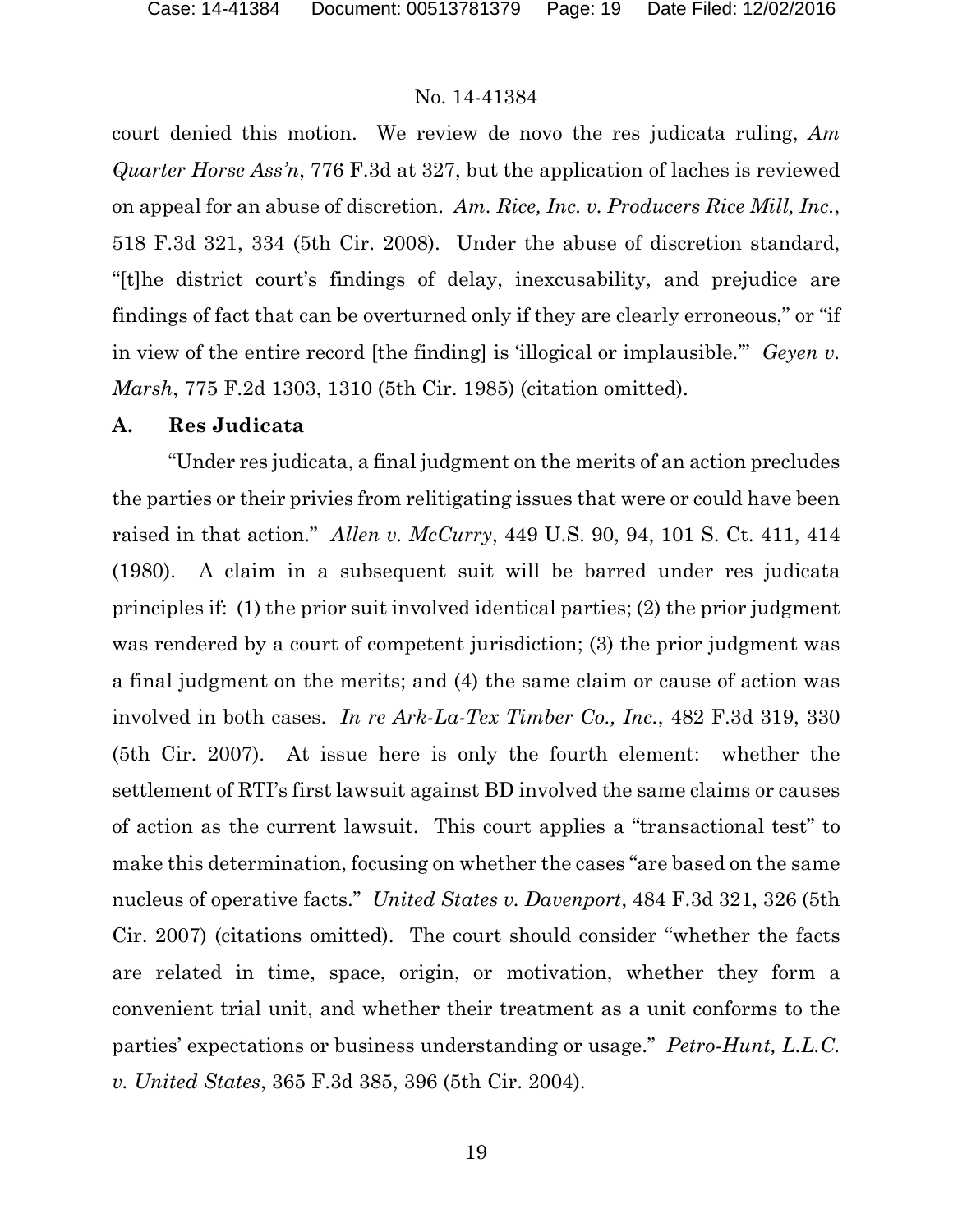BD argues that this issue is resolved by *Oreck Direct, LLC v. Dyson, Inc.*, 560 F.3d 398 (5th Cir. 2009). We disagree. In *Oreck*, this court dismissed Oreck's false advertising claim under the Lanham Act concerning two Dyson advertisements asserting that its DC18 vacuum suffered "no loss of suction" and that it was the "most powerful lightweight" vacuum. *Id.* at 400. Because Oreck had settled a previous Lanham Act lawsuit against Dyson concerning advertisements that its vacuums (not limited to a specific model) do not lose suction, we held the later suit barred by res judicata. *Id.* at 403-04. Crucial to this claim preclusion holding, however, was the fact that Dyson utilized the model-specific advertisements at issue while Oreck's first lawsuit was pending, and information about this vacuum model was produced during discovery. Id. The district court confirmed that the "case d<sup>[id]</sup> not present a situation in which plaintiff's claims are based on conduct transpiring only after the earlier litigation had concluded." *Oreck Direct, LLC v. Dyson, Inc.*¸ 544 F. Supp. 2d 502, 511 (E.D. La. 2008). Since Oreck "could have" included the model-specific advertisements in its first lawsuit, we held that the second lawsuit was claim precluded. *Oreck*, 560 F.3d at 403–04 & nn.6–7.

*Oreck* does not control this case. The advertisements RTI complains of in its second lawsuit were made after the 2004 settlement of the first lawsuit. There is no indication that RTI was on notice before the 2004 settlement that BD would continue to utilize the "sharpest needle" and "waste space" comparative advertisements in sales pitches and marketing materials. RTI therefore could not have brought these claims during the pendency of the first lawsuit, and the new post-2004 advertisements and sales tactics of BD created new causes of action that are not barred by res judicata. *See Lawlor v. Nat'l Screen Service Corp.*, 349 U.S. 322, 327, 75 S. Ct. 865, 868 (1955) (holding that antitrust violations that continued after the settlement of the first lawsuit were new causes of action not barred by res judicata even though "both suits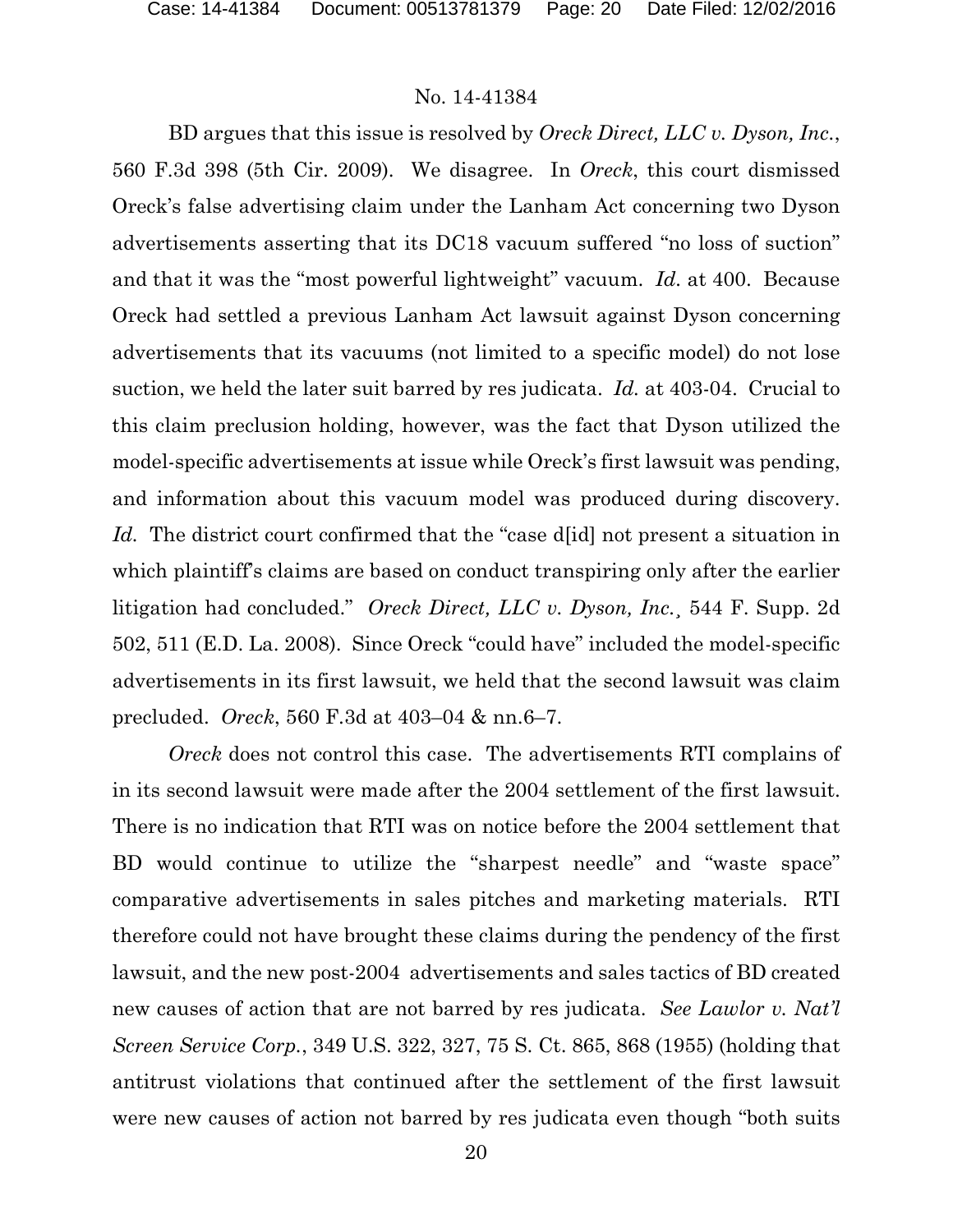involved 'essentially the same course of wrongful conduct'"); *Davis v. Dallas Area Rapid Transit*, 383 F.3d 309, 314 (5th Cir. 2004) ("We have held that 'subsequent wrongs' by a defendant constitute new causes of action . . . . [T]he 'subsequent wrongs' we previously considered occurred either after the plaintiffs had filed their prior lawsuit or after the district court had entered judgment in the prior lawsuit"); 18 CHARLES ALAN WRIGHT & ARTHUR R. MILLER, FEDERAL PRACTICE & PROCEDURE § 4409, at 227 (3d ed. 2008) ("A substantially single course of activity may continue through the life of a first suit and beyond. The basic claim-preclusion result is clear: a new claim or cause of action is created as the conduct continues.").

#### **B. Laches**

Laches is an affirmative defense barring suit when a plaintiff's inexcusable delay in bringing a cause of action has prejudiced the defendant. *Elvis Presley Enters., Inc. v. Capece*, 141 F.3d 188, 205 (5th Cir. 1998). To prevail, the defendant must demonstrate: "(1) a delay asserting a right or claim; (2) that the delay was inexcusable; [and] (3) that undue prejudice resulted from the delay." *Id.* (internal citation omitted). "The period for laches begins is when the plaintiff knew or should have known" of the defendant's injurious conduct. *Id.* Although laches is an equitable defense, it is usually applied "with reference to the limitations period for the analogous action at law," *Jarrow Formulas, Inc. v. Nutrition Now, Inc.*, 304 F.3d 829, 835 (9th Cir. 2002), which may be state law if no federal limitations law exists. *Lopez ex rel. Gutierrez v. Premium Auto Acceptance Corp.*¸ 389 F.3d 504, 506–507 (5th Cir. 2004). Laches applies under the Lanham Act for these reasons, and Texas law is the relevant comparator here.

BD urges this court to apply Texas's two-year statute of limitations for unfair competition and to join the circuits that employ a strong presumption that any lawsuit filed outside of the statute of limitations is barred by laches.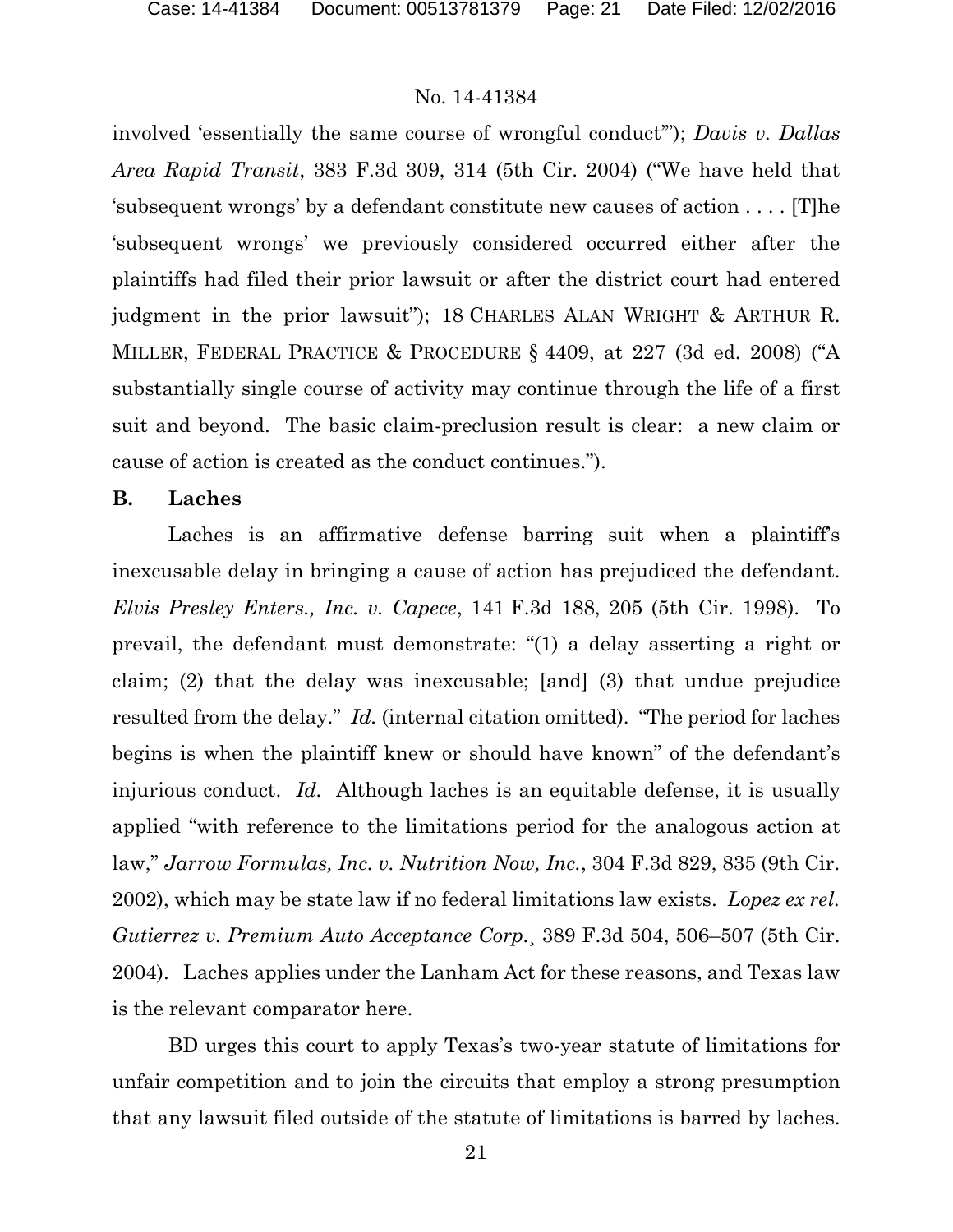*See Jaso v. The Coca-Cola Co.*, 435 F. App'x 346, 356 n.10 (5th Cir. 2011) (collecting cases). RTI, however, advocates the application of Texas's four-year limitations period for fraud claims. RTI filed this lawsuit in 2007, three years after the settlement of the first lawsuit in 2004; thus, the choice of comparator statute of limitations is potentially decisive. BD also contends that the district court's conclusion that it was not prejudiced by any inexcusable delay on RTI's part was clear error because the delay "increased BD's exposure for no reason other than increasing RTI's recovery."

We need not decide in this case the issues of the applicable statute of limitations, the strong presumption, or whether BD proved an inexcusable delay by RTI, because in any event, the district court neither erred nor abused its discretion in concluding that BD suffered no undue prejudice. BD obviously knew from the parties' just-concluded litigation that RTI objected to the needle sharpness and waste space claims, and BD had every reason to know that its ongoing advertisements of the same claims, which continued through 2011, were inaccurate. The district court's factual findings are not clearly erroneous; as a result, the district court did not abuse its discretion in rejecting the affirmative defense of laches. *See Geyen*, 775 F.2d at 1310.

#### **III. Disgorgement Order**

BD challenges the district court's conclusion that it is required to remedy the Lanham Act violations by disgorging a portion of its profits from sales of Integra syringes. This determination is reviewed for an abuse of discretion. *Seatrax, Inc. v. Sonbeck Int'l, Inc.*, 200 F.3d 358, 369 (5th Cir. 2000).

Subject to principles of equity, a defendant's Lanham Act violations may entitle the plaintiff to a portion of the defendant's profits attributable to the false advertising. 15 U.S.C.  $\S 1117(a)$ . Any award of profits is "not automatic . . . and is committed to the discretion of the district court." *Pebble Beach Co. v. Tour 18 I Ltd.*, 155 F.3d 526, 554 (5th Cir. 1998). A court considers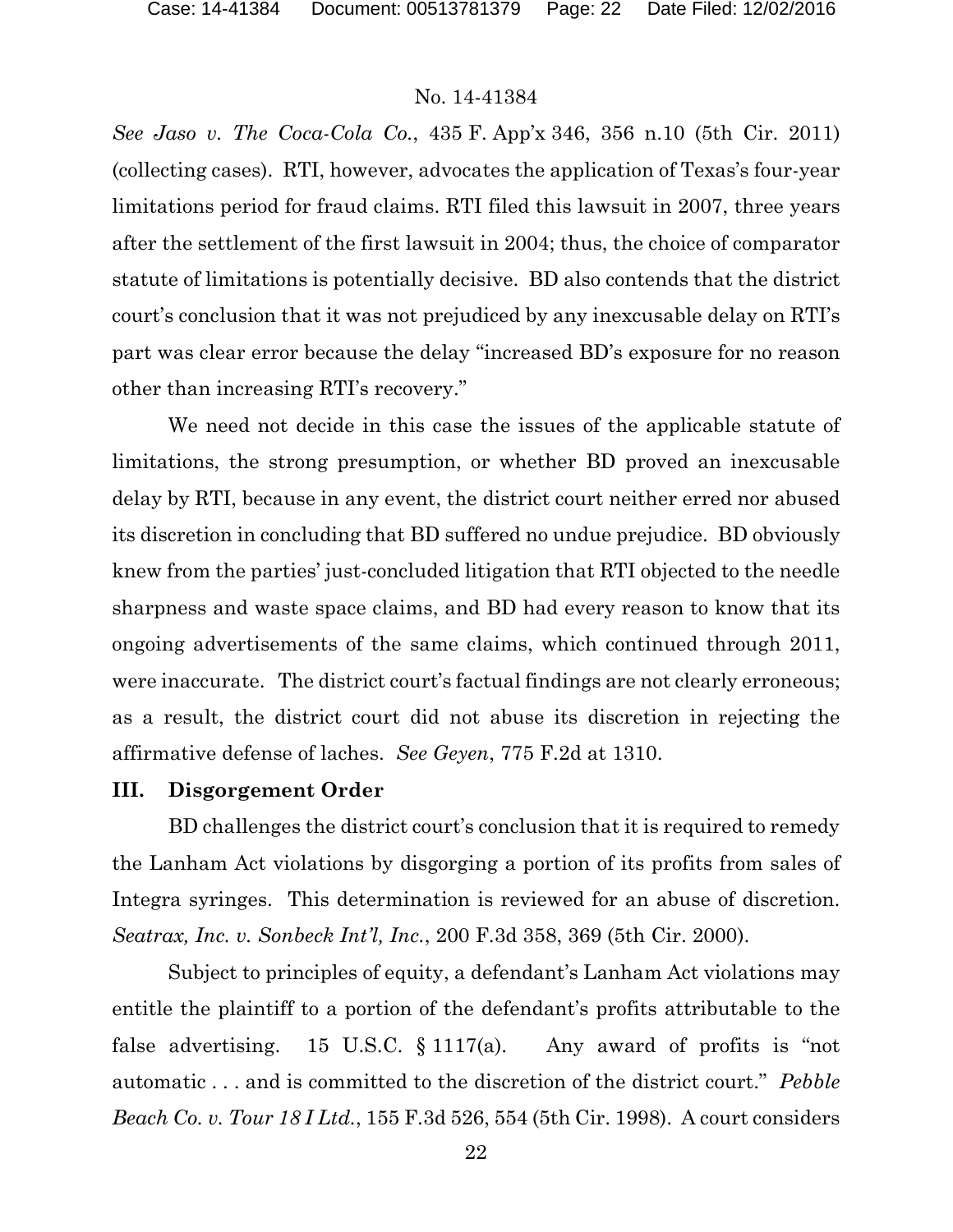six non-exclusive factors in determining whether an award of profits is appropriate: "(1) whether the defendant had the intent to confuse or deceive, (2) whether sales have been diverted, (3) the adequacy of other remedies, (4) any unreasonable delay by the plaintiff in asserting his rights, (5) the public interest in making the misconduct unprofitable, and (6) whether it is a case of palming off." *Quick Techs., Inc. v. Sage Grp. PLC*, 313 F.3d 338, 349 (5th Cir. 2002) (citing *Pebble Beach*, 155 F.3d at 554).

Even if disgorgement is appropriate, however, a plaintiff "is only entitled to those profits attributable" to the false advertising. *Pebble Beach*, 155 F.3d at 554. Accordingly, if a plaintiff fails to present evidence that the defendant benefitted from the false advertising, the plaintiff may not recover any of the defendant's profits. *Logan v. Burgers Ozark Cty. Cured Hams, Inc.*, 263 F.3d 447, 465 (5th Cir. 2001); *see also Tex. Pig Stands, Inc. v. Hard Rock Cafe Int'l, Inc.*, 966 F.2d 956, 957 (5th Cir. 1992) ("The reason why Hard Rock Cafe's profits were not awarded was . . . the lack of evidence showing that any of Defendant's profits were the result of its infringement of the mark." (emphasis omitted)).

BD first argues that RTI failed to identify what portion of BD's profits (if any) were attributable to false advertising. Additionally, BD contends that the district court abused its discretion in weighing three of the *Pebble Beach* factors, inasmuch as the court (1) did not specify any amount of diverted sales; (2) failed to find that BD willfully engaged in false advertising; and (3) erred in holding that RTI did not unreasonably delay in filing suit.

We find no clear error in the district court's conclusion that at least some portion of BD's profits were attributable to the false advertising. Indeed, BD acknowledged in the district court, its expert witness's opinion that \$7.2 million in profits—netting to \$560,000 after deductions for costs and expenses—could be attributable to the waste space advertisements. In *Logan*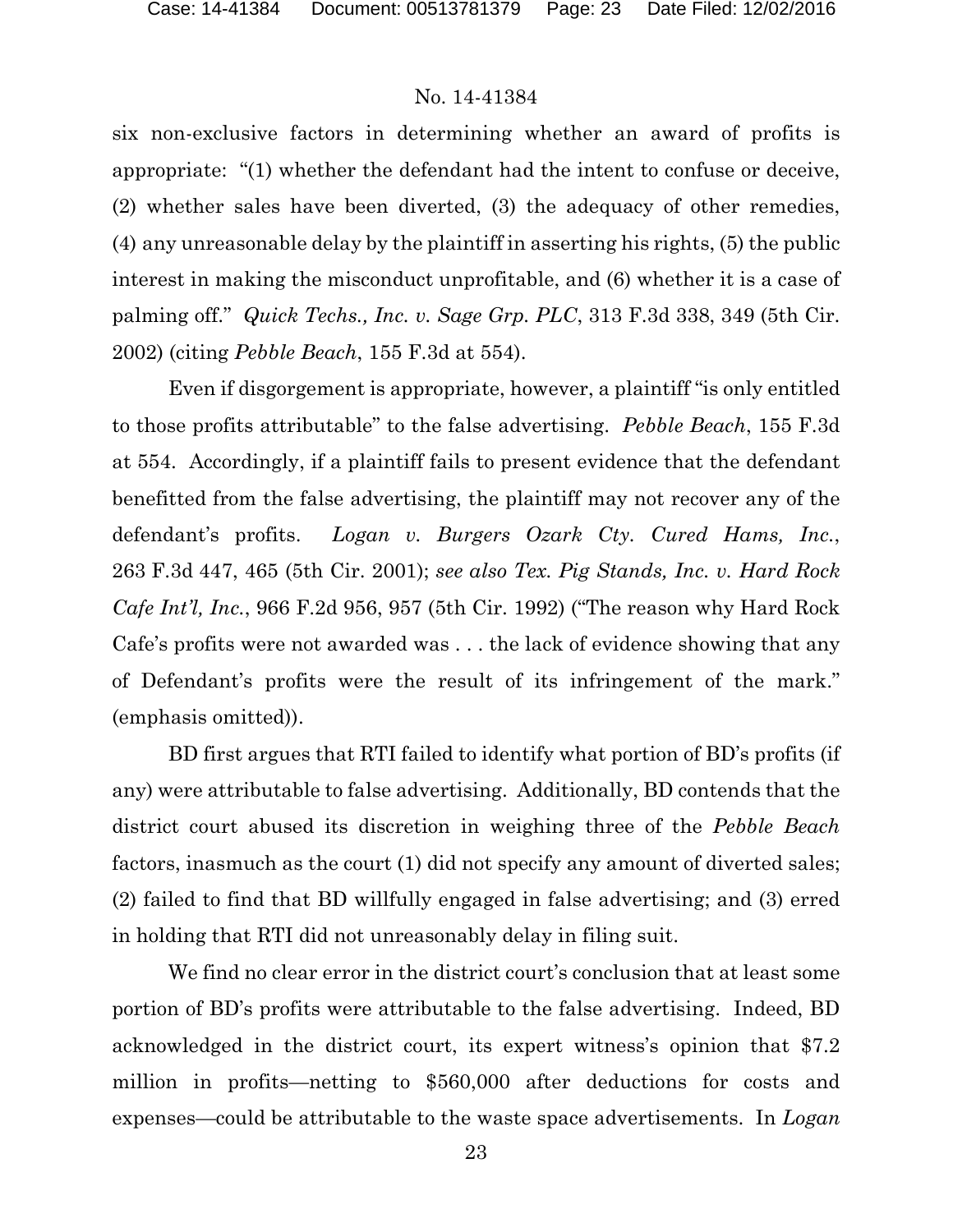or *Texas Pig Stands,* by contrast, there was no evidence of attribution. Similarly unassailable is the finding that BD had the intent to confuse or deceive by continuing to use advertisements it knew were false. That BD may not have willfully engaged in false advertising does not change this analysis because a finding of willfulness is not a prerequisite to remedial disgorgement. *Quick Techs.*, 313 F.3d at 349. Finally, we have approved the district court's finding that RTI did not unreasonably delay.

Nevertheless, the district court's equitably-founded decision not to impose disgorgement rested in large part on the premise that RTI was adequately compensated by a \$340 million antitrust award. Having overturned the antitrust judgment, we must remand to the district court for a thorough re-weighing of the remaining factors and the entirety of the record to determine whether and how much profit BD should disgorge to compensate for the Lanham Act violations. In particular, when assessing the "diversion" factor, the district court should bear in mind that speculative and attenuated evidence of diversion of sales will not suffice. *Seatrax*, 200 F.3d at 372 & n.8. Further, if disgorgement of profits is appropriate, the court must recall that "[u]nder 15 U.S.C.  $\S 1117(a)$ , the plaintiff has the burden of showing the amount of the defendant's sales of the infringing product. The defendant has the burden of showing all elements of cost and other deductions." *Maltina Corp. v. Cawy Bottling Co., Inc.*, 613 F.2d 582, 586 (5th Cir. 1980).

## **IV. Injunctive Relief**

BD's final objection is to the district court's injunction requiring BD to "notify customers, distributors, and other market participants" that it "wrongfully made false and misleading advertising claims" in its "needle

24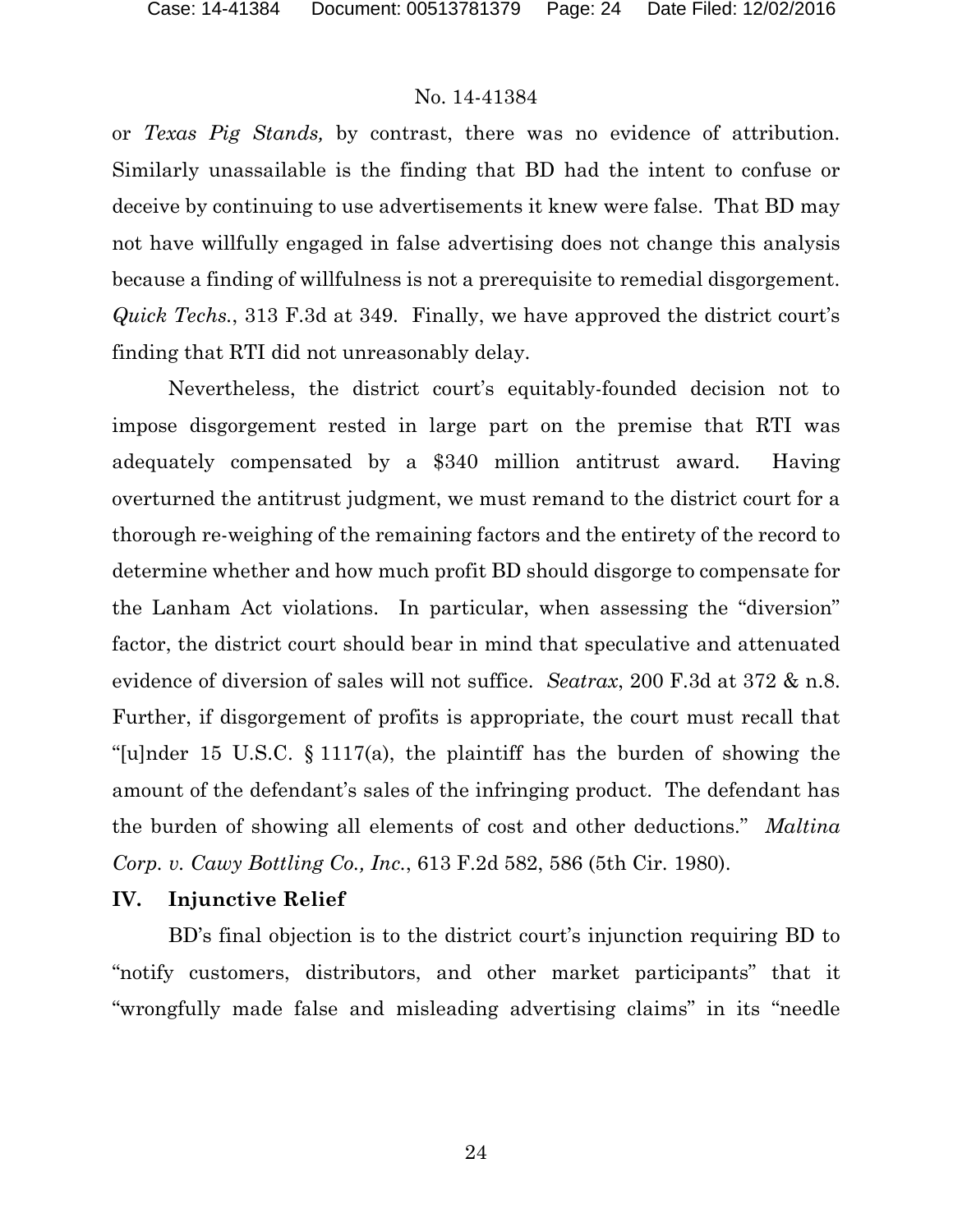l

## No. 14-41384

sharpness" and "waste space" advertisements.<sup>8</sup> We review the grant or denial of injunctive relief for an abuse of discretion. *Aransas Project v. Shaw*, 775 F.3d 641, 663 (5th Cir. 2014). "The district court abuses its discretion if it (1) relies on clearly erroneous factual findings when deciding to grant or deny the permanent injunction (2) relies on erroneous conclusions of law when deciding to grant or deny the permanent injunction, or (3) misapplies the factual or legal conclusions when fashioning its injunctive relief." *Peaches Entm't Corp. v. Entm't Repertoire Assocs., Inc.*, 62 F.3d 690, 693 (5th Cir. 1995).

"A plaintiff seeking injunctive relief must show a real and immediate threat of future or continuing injury apart from any past injury." *Aransas Project*, 775 F.3d at 663. As with all injunctive relief, an equitable remedy for false advertising under the Lanham Act should be "no broader than reasonably necessary to prevent the deception." *Better Bus. Bureau of Metro. Hous., Inc. v. Med. Dirs., Inc.*, 681 F.2d 397, 405 (5th Cir. 1982). Nonetheless, "[a] district court has a wide range of discretion in framing an injunction in terms it deems reasonable to prevent wrongful conduct." *Soltex Polymer Corp. v. Fortex Indus., Inc.*, 832 F.2d 1325, 1329 (5th Cir. 1987) (citation omitted).

RTI sought an injunction under both the Clayton Act (in order to prevent future antitrust violations) and the Lanham Act (to prevent future false advertising). The district court's order, however, suggests that injunctive relief was granted to remedy the purported antitrust violations. To that extent, our reversal of the antitrust verdict means that the injunction rests on an "erroneous conclusions of law" and is an abuse of discretion. *Peaches Entm't*, 62 F.3d at 693. It remains theoretically possible, while bearing in mind that

<span id="page-24-0"></span><sup>8</sup> To the extent the court prohibited BD's use of the "needle sharpness" and "waste space" advertisements and required the implementation of a training program to instruct employees and distributors not to use the old marketing materials, BD does not challenge that injunctive relief.